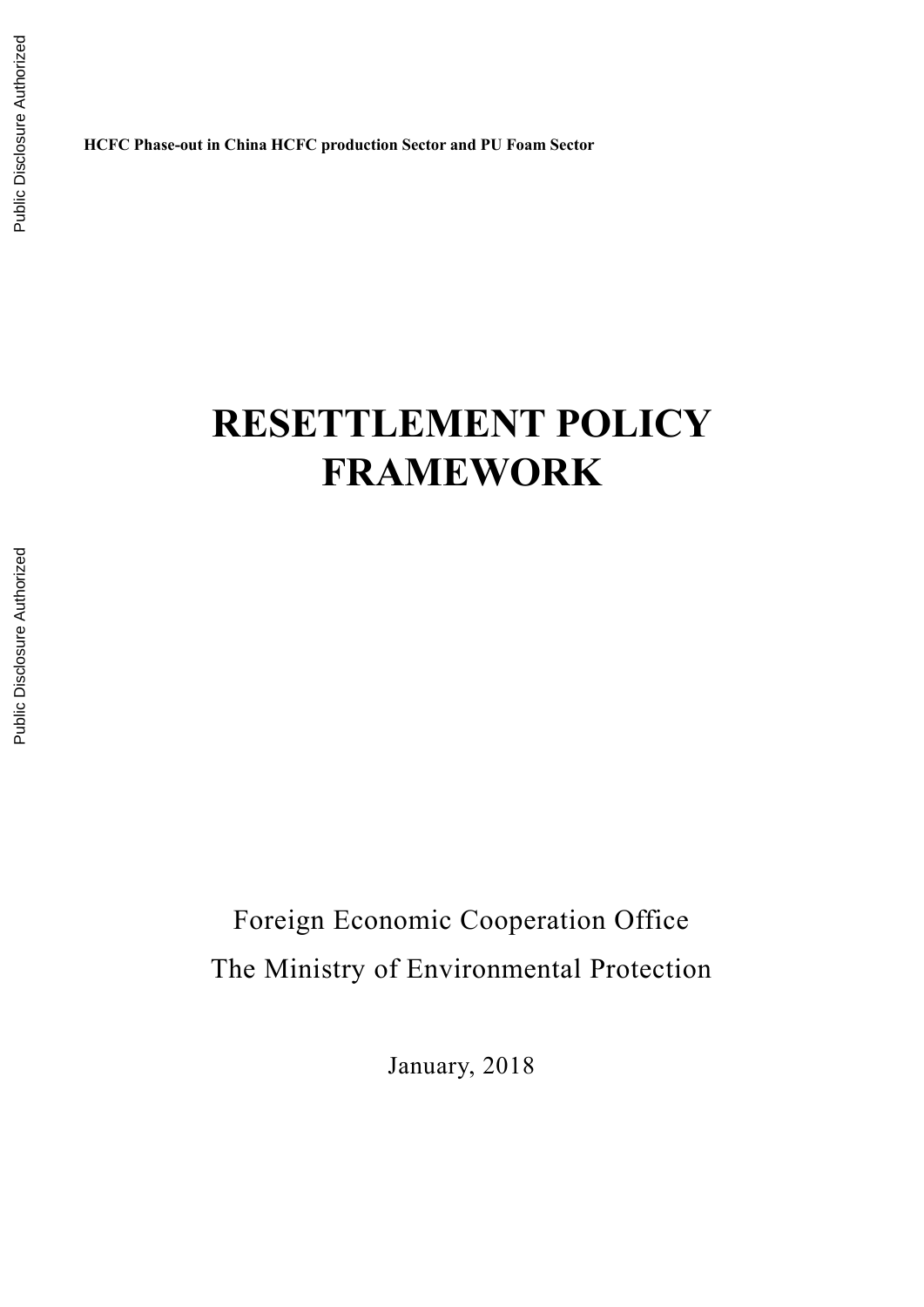### CONTENTS

| 5.3 KEY PROVISIONS OF REGULATIONS OF THE STATE COUNCIL ON DEEPENING THE      |
|------------------------------------------------------------------------------|
|                                                                              |
| 5.4 URGENT NOTICE OF THE GENERAL OFFICE OF THE STATE COUNCIL ON FURTHER      |
| REGULATING STRICTLY LAND ACQUISITION AND DEMOLITION MANAGEMENT TO            |
| EFFECTIVELY SAFEGUARD THE LEGITIMATE RIGHTS AND INTERESTS OF THE PEOPLE-20 - |
| VI. THE COMPARISON OF RESETTLEMENT PRINCIPLES AND PROJECT SOLUTIONS  - 21 -  |
|                                                                              |
|                                                                              |
|                                                                              |
|                                                                              |
|                                                                              |
|                                                                              |
|                                                                              |
|                                                                              |
|                                                                              |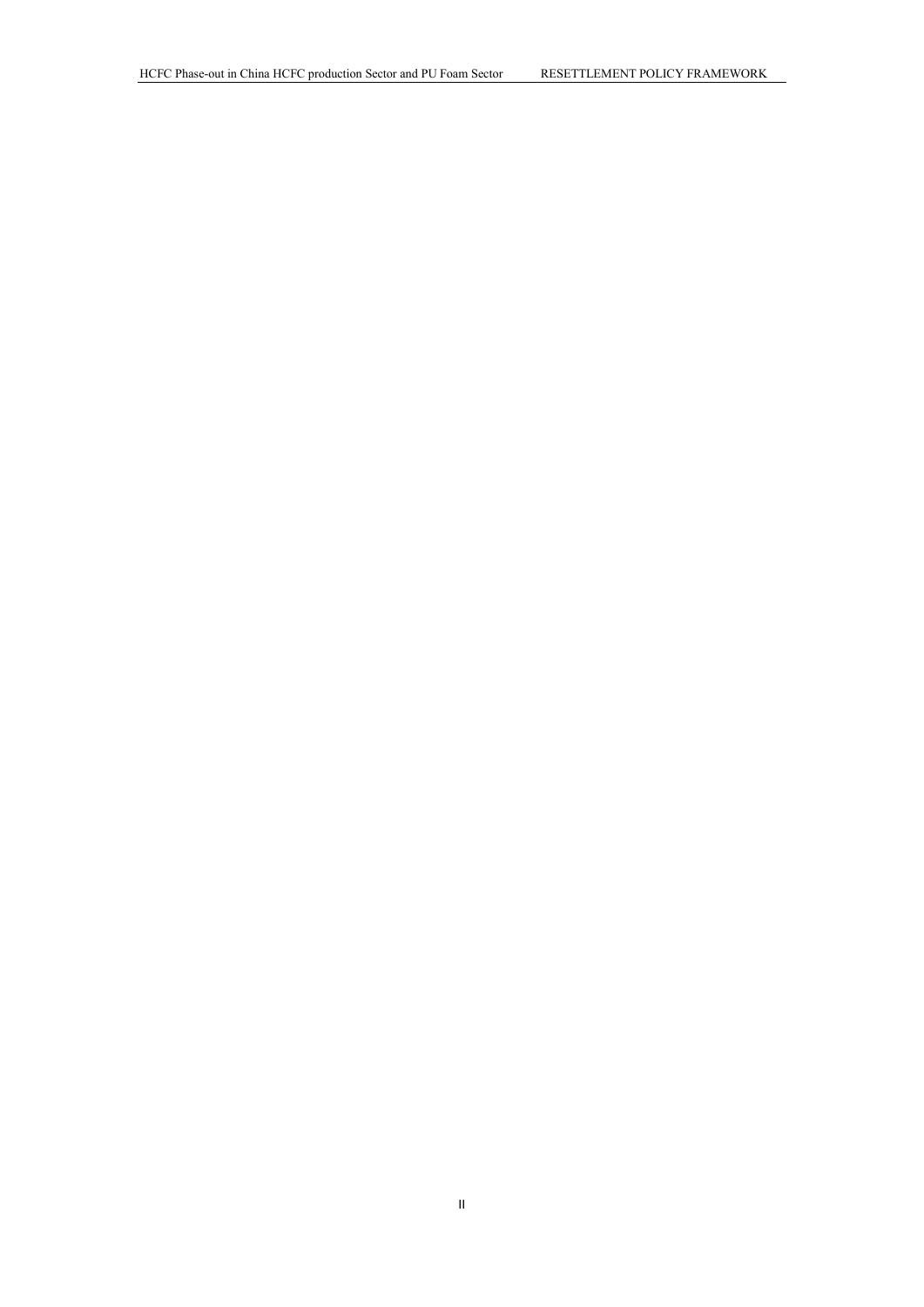### **I. Introduction**

<span id="page-3-0"></span>This document constitutes the Resettlement Policy Framework (RPF) for the 2nd phase HCFCs phase-out project in production sector and PU foam sector in China. At the 19th Meeting of the Parties to the Montreal Protocol in September 2007, the Parties agreed to accelerate the phase-out of HCFCs. China, as Article 5 country, has frozen production and consumption of HCFC by 2013 and reduced HCFC production and consumption by 10% by 2015, by 67.5% by 2025, and complete phase-out by 2030, while allowing for servicing an annual average of 2.5 percent during the period 2030 to 2040. Regulations on the Management of Ozone Depleting Substances (hereinafter referred to as Regulations) were issued in June 2010. These Regulations define the objectives and roles of Ozone-Depleting Substance (hereinafter referred to as ODS) management at the national level, establish the quota system and total amount control strategy, and clarify the legal duty for illegal production and consumption, as well as import and export. This is the first regulation that converted the international environmental convention which China has joined a specialized domestic regulation.

On the basis of the achievement of HCFC reduction goal of the 1st phase, the [Executive](http://climate-l.iisd.org/news/executive-committee-of-the-multilateral-fund-for-the-implementation-of-the-montreal-protocol-considers-costs-associated-with-climate-benefits/)  [Committee of the Multilateral Fund for the Implementation \(E](http://climate-l.iisd.org/news/executive-committee-of-the-multilateral-fund-for-the-implementation-of-the-montreal-protocol-considers-costs-associated-with-climate-benefits/)xCom) has approved the "Preparation Reserve Fund Project of the 2nd Phase HCFCs Phase-out Management Plan in China's PU Foam Sector" at the 73rd Meeting in November 2014; in November 2015, has approved the "Preparation Reserve Fund Project of the 2nd Phase HCFCs Phase-out Management Plan in China's HCFCs Production Sector" and the World Bank was assigned as the international implementing agency to assists Project Management Organization (hereinafter referred to as PMO) in China at the 75th Meeting. In December 2016, the 2nd Phase HCFCs Phase-out Management Plan in China's PU Foam Sector has been approved by the Executive Committee of the Multilateral Fund for the Implementation at the 77th Meeting and the entire phase-out of the use of HCFCs as the foaming agent in such section will be achieved before the end of 2025. The 2nd Phase HCFCs Phase-out Management Plan of China's HCFCs Production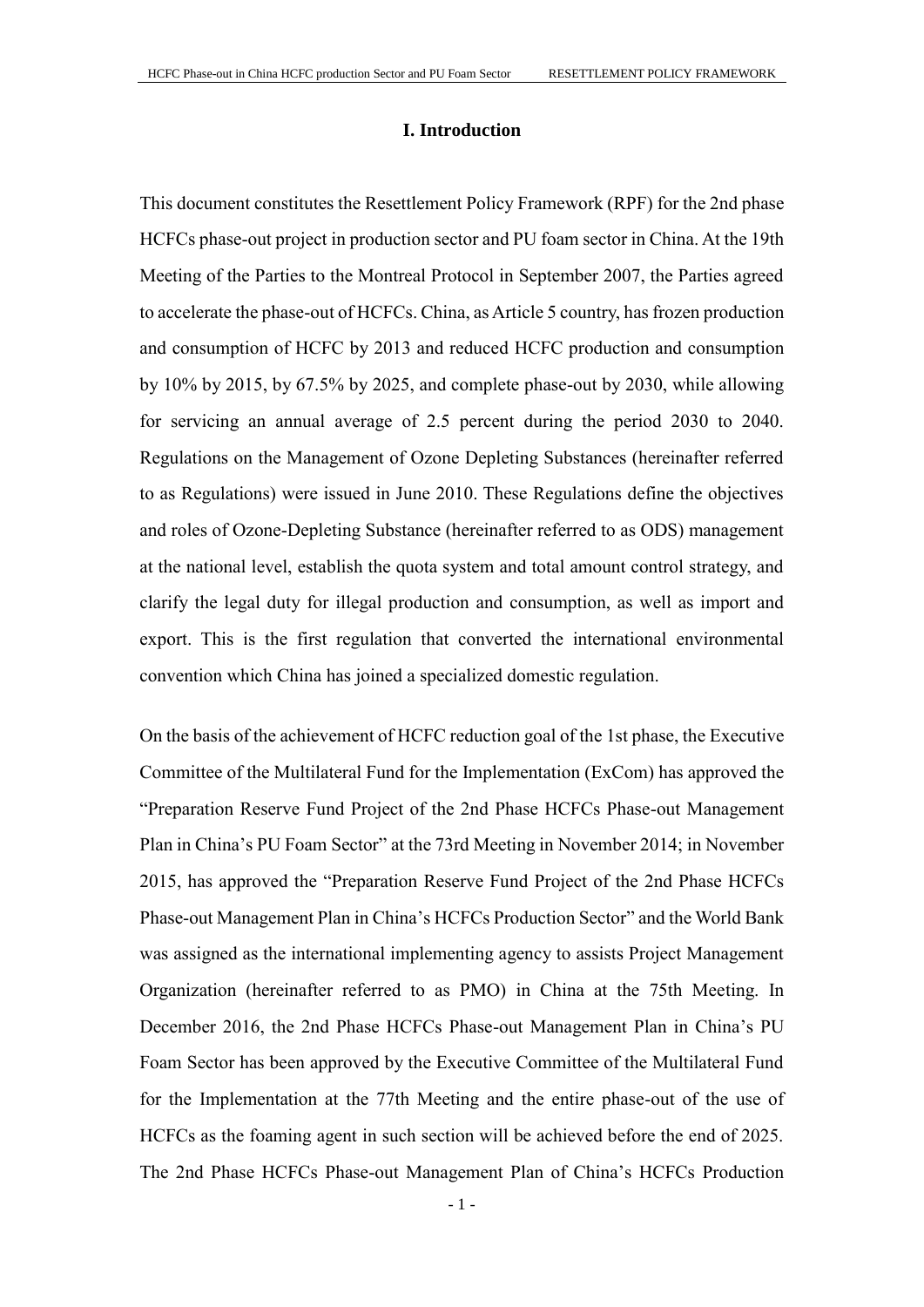Sector has also been prepared completely and submitted to Executive Committee of the Multilateral Fund for the Implementation for the approval in March 2017.

Both environmental and social safeguard policy frameworks of HCFCs phase-out in Production and PU foam sectors in China are parts of the HPMP preparation. The production and consumption of HCFC has reduced 10% in project implementation period, and almost all of the project enterprises conducted activities in the original sites. As it was unclear how many and which specific project enterprises might require land for possible expansion or relocation led by the project investment support, a RPF was prepared to set out the principles and procedures for land acquisition and resettlement. The preparation of RAP was to steer the project design and implementation to minimize potential social impacts and provide compensation and work opportunities/livelihood recovery to the displaced persons. Through provision of compensation and other forms of assistance, the income and living standard of the displaced persons could be improved or at least restored to the level prior to the project phase-out.

The phase I project has closed 5 production lines of 5 HCFC production enterprises and converted 54 PU foam enterprises. The closure of the HCFC production lines did not involve land acquisition and involuntary resettlement, whilst conversion of the 54 PU enterprises gave rise to relocation of four enterprises. One of them moved to an industrial park 50 kilometers away from the original site, and the other three just relocated to industrial parks within a few kilometers. None of them led to acquisition of rural collectively-owned land and involuntary resettlement of rural or urban residents. In order to investigate the social impacts of the phase I project, FECO commissioned a third party consulting institution to study social impacts of all 5 HCFC production enterprises and 5 relocated PU foam enterprises. The results of the study showed that the phase I project has not led to involuntary resettlement or related social impacts.

The phase II project will close 10 HCFC production lines, involving about 10 production enterprises; and it will also convert 500 PU foam enterprises. The closure of production enterprises will not involve land acquisition; whilst the conversion of PU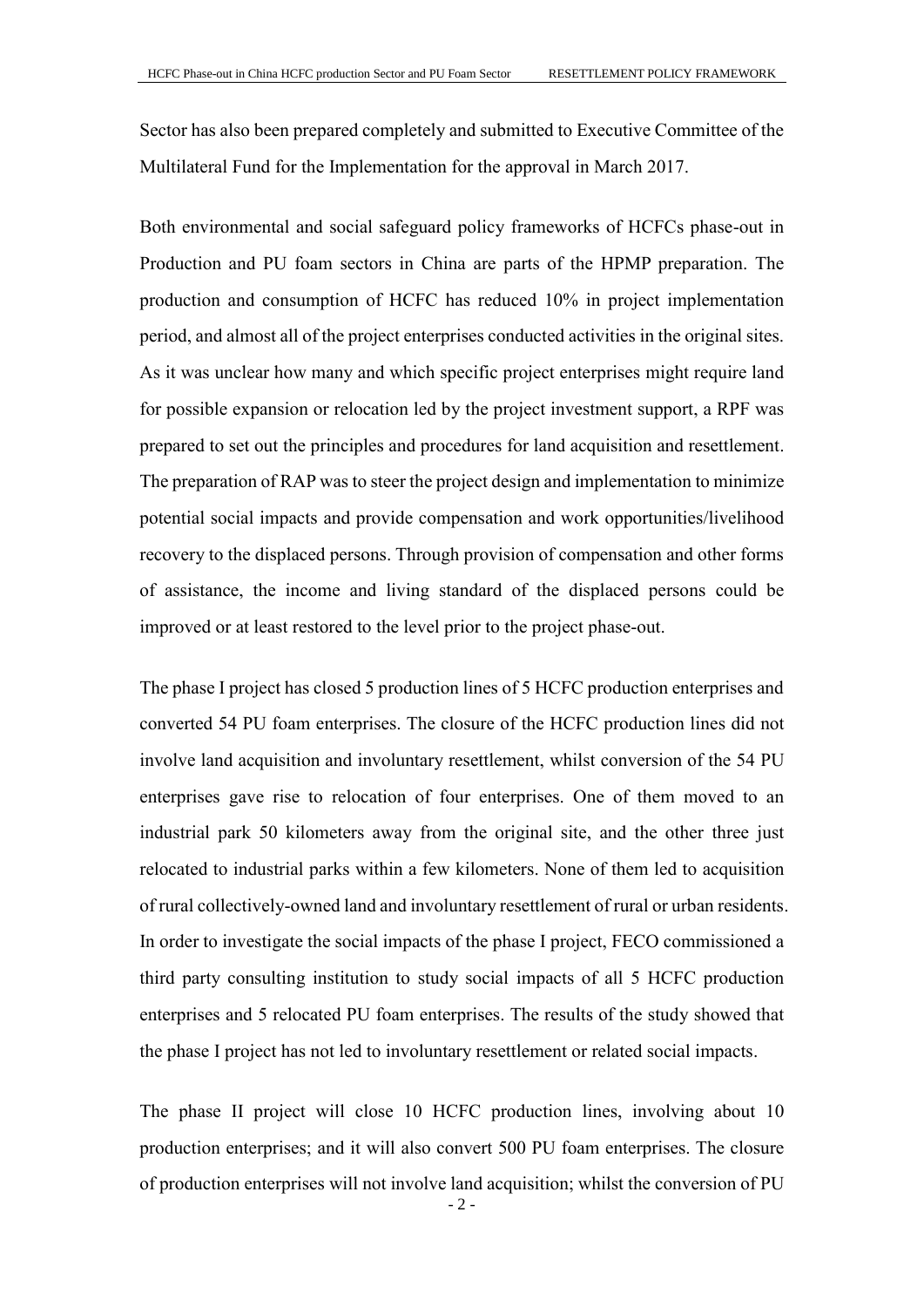enterprises may cause relocation of a small number of enterprises. As phase II there are 500 smaller enterprises and the needs for relocation due to change of production are less than phase I which only 4 of the 54 participating companies were relocated. As such, it is estimated proportionally 10-15 PU enterprises may be relocated as a result of phase II project implementation, but they are not likely to result in involuntary resettlement as mostly likely they will only occupy land in industry parks. There is a possibility that 2-5 SMEs may need to expand production, hence require to acquire surrounding land for expansion. The likelihood of involuntary resettlement is expected to be very low as such expansion is normally allowed in industry parks but not in urban/peri-urban areas. In summary, the phase II project may trigger OP4.12 only by a very low possibility.

Nevertheless, the project has updated the RPF of phase I project, and updated relevant laws and regulations that the project needs to follow, in order to identify, supervise and mitigate project activities that may lead to negative impacts of resettlement, and to ensure that project affected people can share the benefits of the project.

### **II. Project Description**

<span id="page-5-0"></span>The Multilateral Fund will provide financial and technical support to eligible enterprises in order to meet the objective of total phase-out of the 2nd phase HCFC in production and consumption sectors and assist to find the alternatives to replace HCFCs. In view of the newly-added closure types of production lines of production enterprises, the 2nd phase HCFC phase-put Project will consist of the following categories: (1) PU foam sector: ① Foam enterprises whose conversion to alternative technology (e.g. hydrocarbon) at present location (hereinafter referred to as conversion at present location); ② Foam enterprises whose conversion to alternative technology (e.g. hydrocarbon) involve relocation of their facilities (hereinafter referred to as conversion at new location); ③Existing polyol system houses providing technical support on low GWP alternatives that may be flammable and provide the pre-blended ployol with hydrocarbon to small and medium foam enterprises (hereinafter referred to as system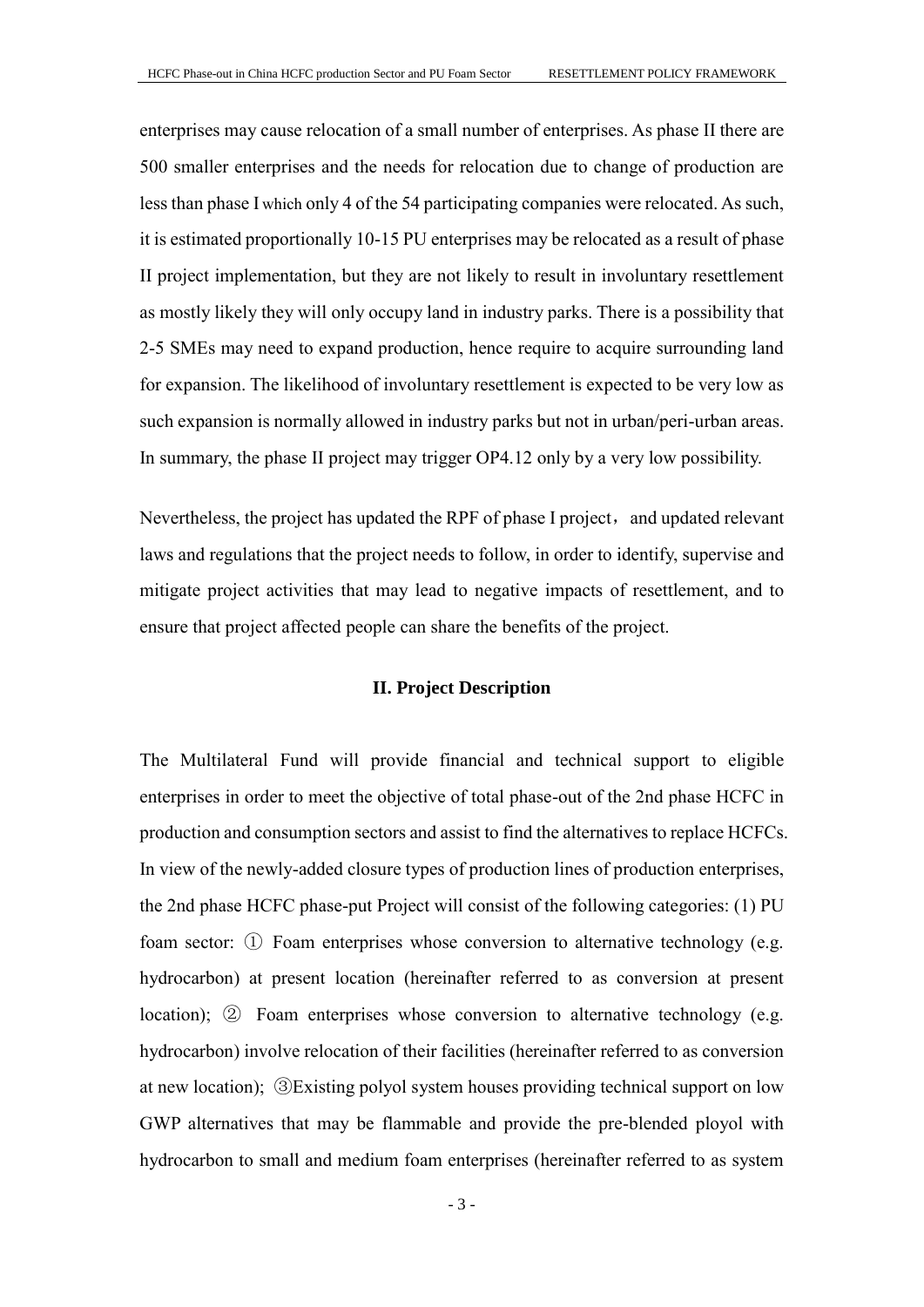house conversion);  $\Phi$  Foam enterprises engaging in identification and testing of potential substitutes. (2) HCFC production Sector: ⑤HCFC production reduction, ⑥ Closure of HCFC production lines.

This RPF shall be applied when land acquisition and resettlement is caused by the HCFC phase-out project. According to the phase I implementation, it is estimated 10- 15 PU enterprises may need to move to designated mature industrial parks, and 2-5 enterprises may need to acquire surrounding land for expansion, mostly likely in industry parks. Relocation or expansion of these enterprises is not likely to cause involuntary resettlement, but we cannot guarantee that phase II project will definitely not cause any involuntary resettlement resulted from project land use. This RPF sets out policies and procedures to ensure that the implementation of project land acquisition and resettlement follow relevant national laws and regulations and comply with World Bank safeguard OP4.12 Involuntary Resettlement. In the course of actual operation, the enterprise shall abide by the basic principles formulated in this framework and carry out the work in combination with the local laws and regulations.

### **III. Policy Objectives and Key Definitions**

<span id="page-6-0"></span>OP 4.12 provides essential guidance on objectives and principles that are applicable in HCFC phase-out projects generating land acquisition and resettlement-related impacts. Key objectives and definitions are as follows:

Every reasonable effort will be made to avoid or minimize the need for land acquisition, and to minimize all resettlement-related adverse impacts. If land acquisition and associated adverse impacts cannot be avoided, the principle objective of the RPF is to ensure that all persons subjected to adverse impacts ("displaced persons" as defined below) are compensated at replacement cost (as defined below) for lost land and other assets and otherwise provided with any rehabilitation measures or other forms of assistance necessary to provide them with sufficient opportunity to improve, or at least restore, their incomes and living standards.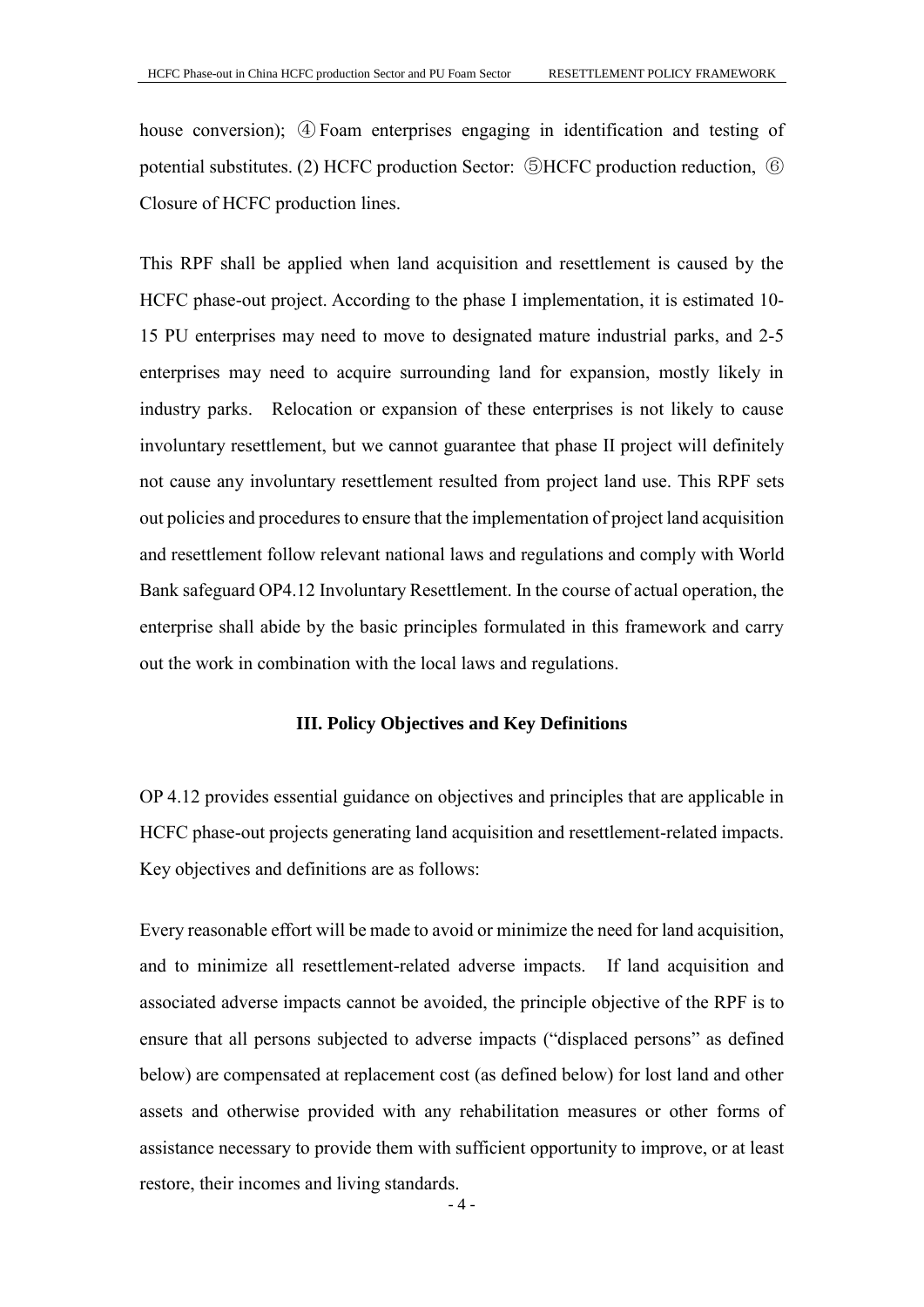"Displaced persons" refers to all of the people who, on account of the activities listed above, would have their (1) standard of living adversely affected; or (2) right, title, interest in any house, land (including premises, agricultural and grazing land) or any other fixed or movable asset acquired or possessed temporarily or permanently; (3) access to productive assets adversely affected, temporarily or permanently, or (4) business, occupation, work or place of residence or habitat adversely affected, and "displaced person" means any of the displaced persons.

"Replacement cost" is the method of valuation of assets which determines the amount of compensation sufficient to replace lost assets, including any necessary transaction costs. Compensation at replacement cost is defined as follows: For agricultural land, it is the pre-project or pre-displacement, whichever is higher, market value of land of equal productive potential or use located in the vicinity of the affected land, plus the cost of preparing the land to levels similar to those of the affected land, plus the cost of any registration and transfer taxes. For land in urban areas, it is the pre-displacement market value of land of equal size and use, with similar or improved public infrastructure facilities and services and located in the vicinity of the affected land, plus the cost of any registration and transfer taxes. For houses and other structures, it is the market cost of the materials to build a replacement structure with an area and quality similar to or better than those of the affected structure, or to repair a partially affected structure, plus the cost of transporting building materials to the construction site, plus the cost of any labor and contractors' fees, plus the cost of any registration and transfer taxes. In determining the replacement cost, depreciation of the asset and the value of salvage materials are not taken into account, nor is the value of benefits to be derived from the project deducted from the valuation of an affected asset. Where domestic law does not meet the standard of compensation at full replacement cost, compensation under domestic law is supplemented by additional measures so as to meet the replacement cost standard. Such additional assistance is distinct from resettlement measures to be provided under other clauses in OP 4.12, Para. 6.

- 5 -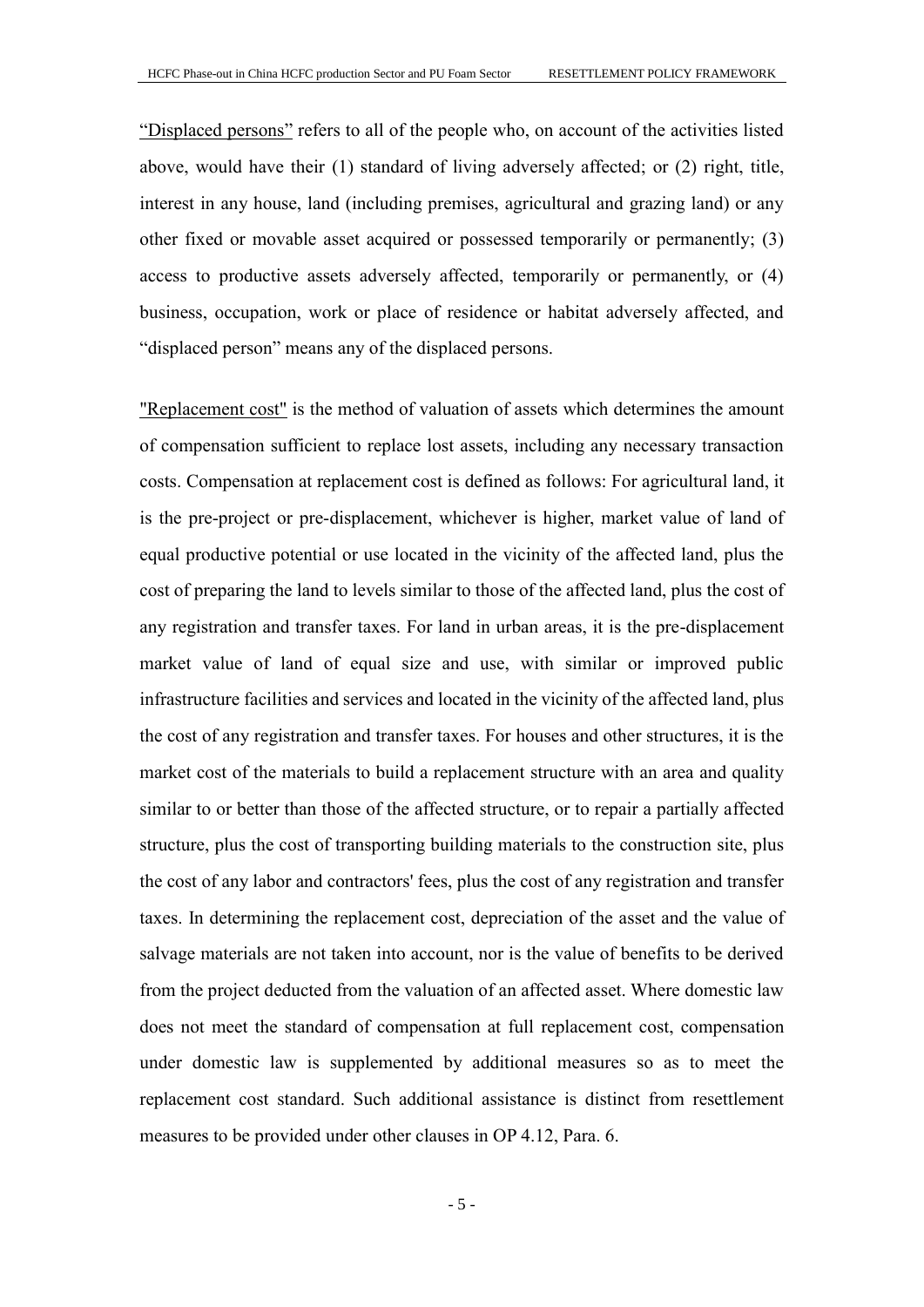"Land acquisition" is the process whereby a person involuntary loses ownership, use of, or access to, land as a result of the project. Land acquisition can lead to a range of associated impacts, including loss of residence or other fixed assets (fences, wells, tombs, or other structures or improvements that are attached to the land).

"Rehabilitation" is the process by which displaced persons are provided sufficient opportunity to restore productivity, incomes and living standards.

"Cut-off Date" is the date prior to which the ownership or use establishes eligibility as displaced persons for compensation or other assistance. The cut-off date is established in the RAP. It normally coincides with the date of the census of affected persons, or the date of public notification regarding the specific civil works that would cause displacement. Persons coming into the project area after the cut-off date are not eligible for compensation or other assistance.

### **IV. Key Principles**

<span id="page-8-0"></span>World Bank's OP 4.12 establishes several key principles to be followed in resettlement planning and implementation. Of particular relevance for this RPF are the following:

- a) Wherever possible, project designs and RAPs should be conceived as development opportunities, so that displaced persons may benefit from the services and facilities created for, or by, project activities.
- b) All displaced persons are entitled to compensation for lost assets, or to alternative but equivalent forms of assistance in lieu of compensation; lack of legal rights to the assets lost will not bar displaced persons from entitlement to such compensation or alternative forms of assistance.
- c) Compensation rates as established in a RAP refer to amounts to be paid in full to the individual or collective owner of the lost asset, without depreciation or deduction for taxes, fees or any other purpose.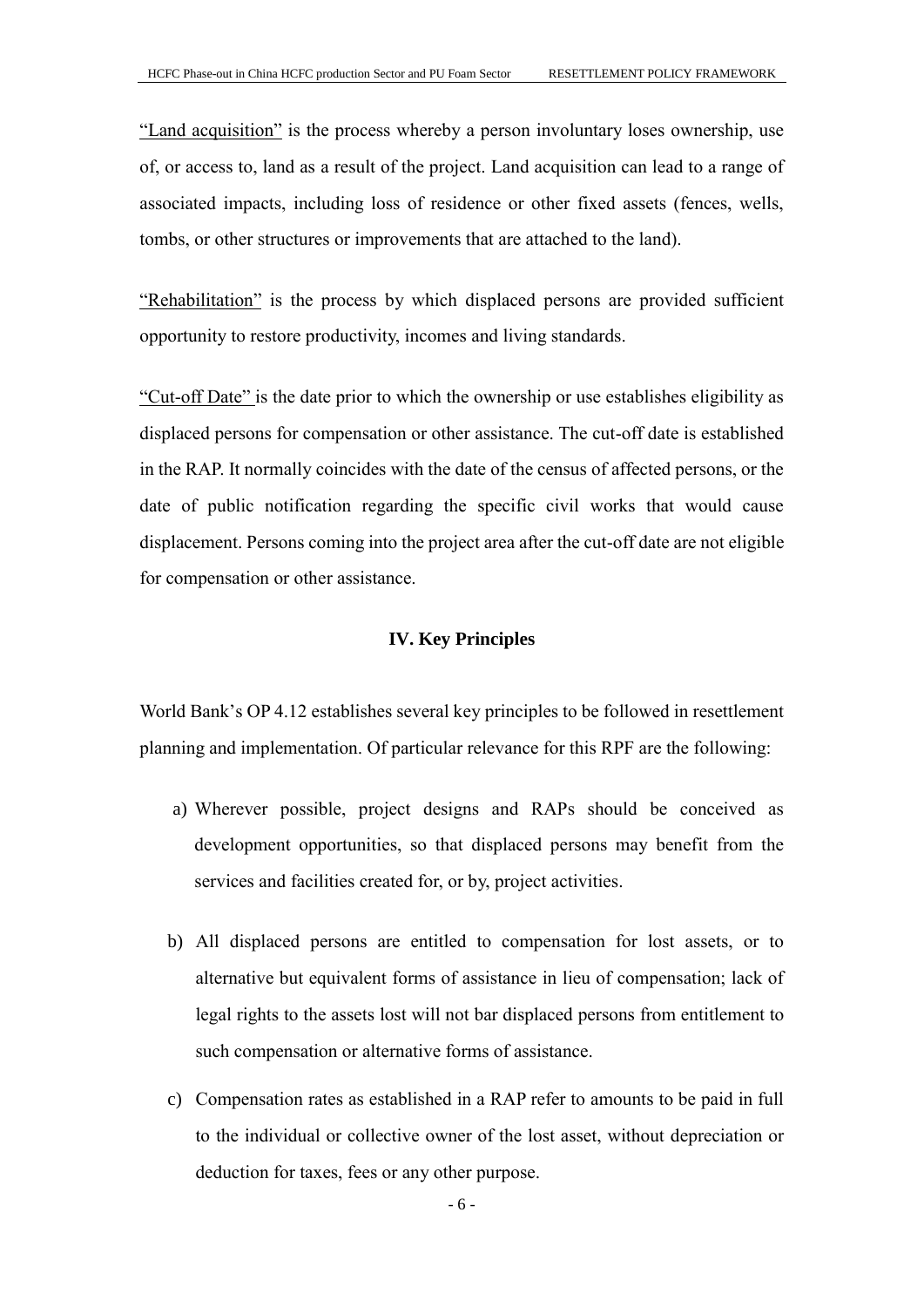- d) When cultivated land is acquired, effort should be made to provide land-forland replacement.
- e) Replacement house plots, sites for relocating businesses, or replacement agricultural land should be of equivalent use value to the land that was lost.
- f) The resettlement transition period should be minimized. Compensation for assets should be paid prior to the time of impact, so that new houses can be constructed, fixed assets can be removed or replaced, and other necessary mitigation measures can be undertaken prior to actual displacement.
- g) Displaced persons are to receive support (direct assistance or allowances) to meet moving expenses or for temporary subsistence until they can resume productive activities.
- h) Displaced persons should be consulted during the process of RAP preparation, so that their preferences regarding possible resettlement arrangements are solicited and considered; RAPs are publicly disclosed in a manner accessible to displaced persons.
- i) Displaced persons should be consulted during the process of RAP preparation, so that their preferences regarding possible resettlement arrangements are solicited and considered; RAPs are publicly disclosed in a manner accessible to displaced persons.
- j) Responsibility must be clearly established for meeting all costs associated with land acquisition and resettlement, and for ensuring that sufficient funds are available as they become needed.
- k) Clear institutional arrangements must be established to ensure effective and timely implementation of all resettlement and rehabilitation measures.
- l) Adequate arrangements for effective supervision will be made on implementation of all resettlement measures.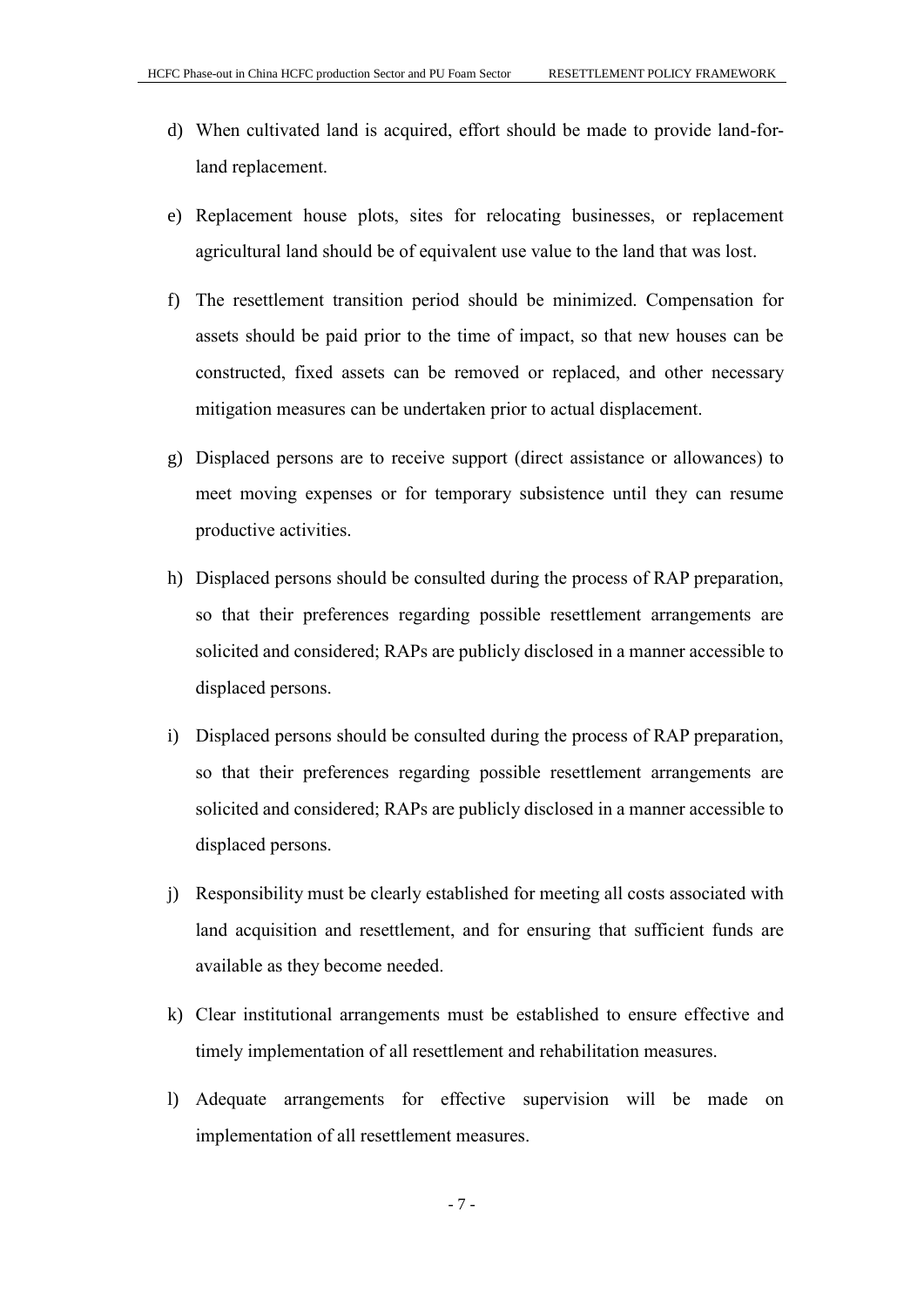m) Methods by which displaced persons can pursue grievances will be established, and information about grievance procedures will be provided to displaced persons.

#### **V. Chinese Legal and Regulatory Framework**

<span id="page-10-0"></span>For any land acquisition and resettlement activities in China, they will follow a set of national laws and regulations, which include:

- (1) Property Law of the People's Republic of China (issued on March 26, 2007 according to the Order of the President of the People's Republic of China (No.62) and implemented as of October 1. 2007);
- (2) Land Administration Law of the People's Republic of China (issued in 1986 and amended in 1998 and 2004 respectively), the pertinent provisions of the Land Administration Law of the People's Republic of China (State Council Order No.256 1998).
- (3) The pertinent provisions of the Land Administration Law of the People's Republic of China (issued on December 27, 1998 according to State Council Order No.256 and implemented as of January 1, 1999); .
- (4) Regulation on Dismantlement Basic Farmland Protection (State Council Order No.257 1998).
- (5) Regulation on the Compensation and Dismantlement of Houses on Stateowned Land. (State Council Order No. 590, 2011).
- (6) Assessment Method on Housing Expropriation of State-owned Land (Jianfang [2011] No.77);
- (7) Circular of the Ministry of Land and Resources Concerning the Issuance of the Guiding Opinions on Improving the System of Compensation for Requisition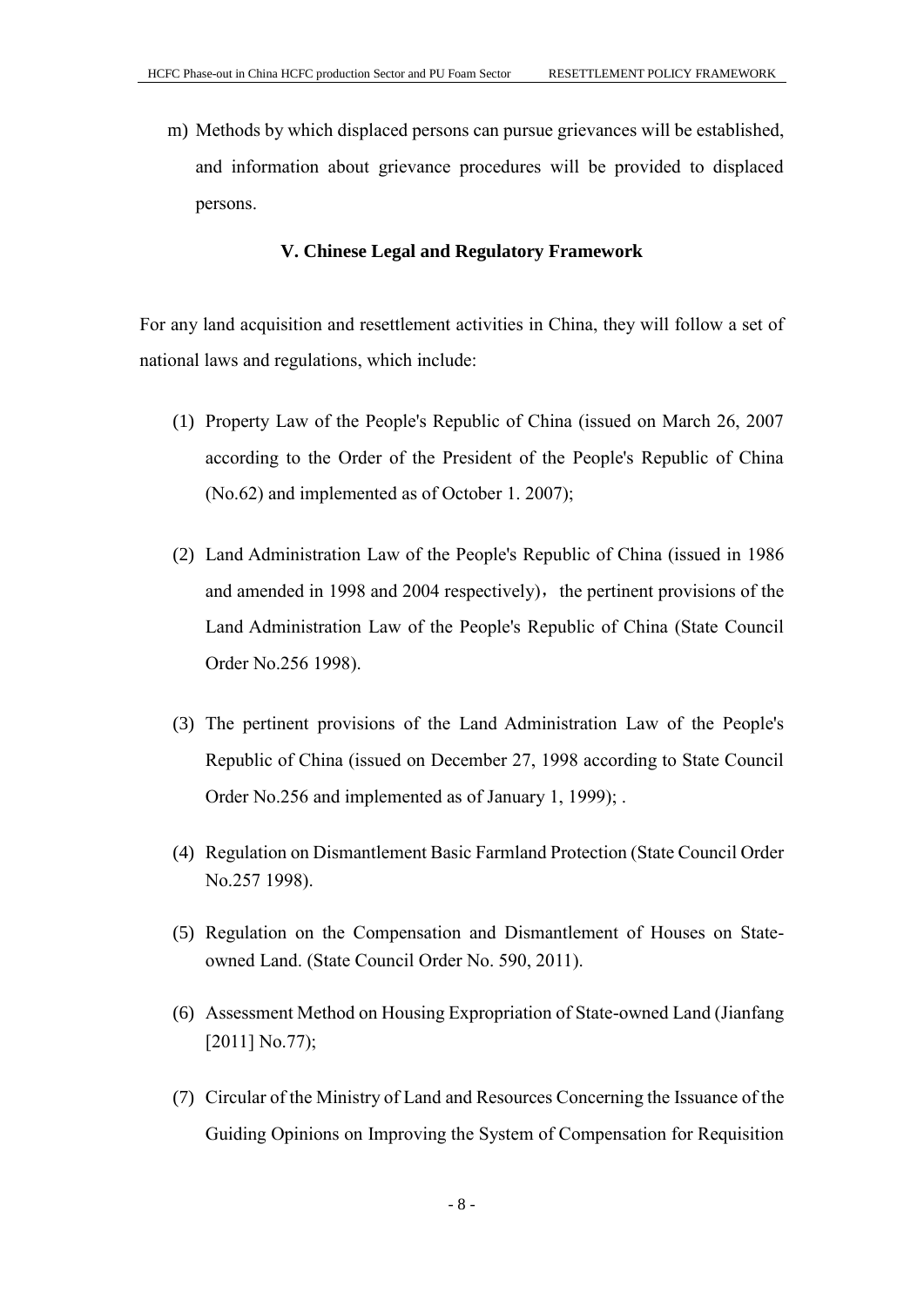of Land (Circular No. 238, issued by Ministry of Land and Natural Resources (MLR) in 2004),

- (8) Regulations on deepening the reform provisions of strict land management (Guofa [2004] No.28).
- (9) Circular of the State Council Concerning the Issues of Strengthening the Control of Land (Guofa [2006] No.31).
- (10)Measures for Announcement of Land Acquisition (MLR Order No.10).
- (11)Circular of the General Office of the State Council on the approval and transmission of the Guidelines submitted by the State Council Ministry of Labor and Social Security on employment training and social security for Landless farmers (Guobanfa [2006] No.29).
- (12)Relevant Questions Concerning the social security for Landless farmers (Circular No. 14, issued by Ministry of Labor and Social Security in 2007).
- (13)Urgent Notice of the General Office of the State Council on Further Regulating Strictly Land Acquisition and Demolition Management to Effectively Safeguard the Legitimate Rights and Interests of the People (Guobanfa [2010] N0.15);
- (14)Measures for the Implementation of the Regulation on Land Survey (MLR Order No.45);
- (15)Measures for Land Registration (MLR Order No.40);
- (16)Urban and Rural Planning Law of the People's Republic of China (the Order of the President of the People's Republic of China (No.47) );
- (17)Provisions on the Agreement-based Assignment of the Right to Use State-Owned Land (MLR Order No.21);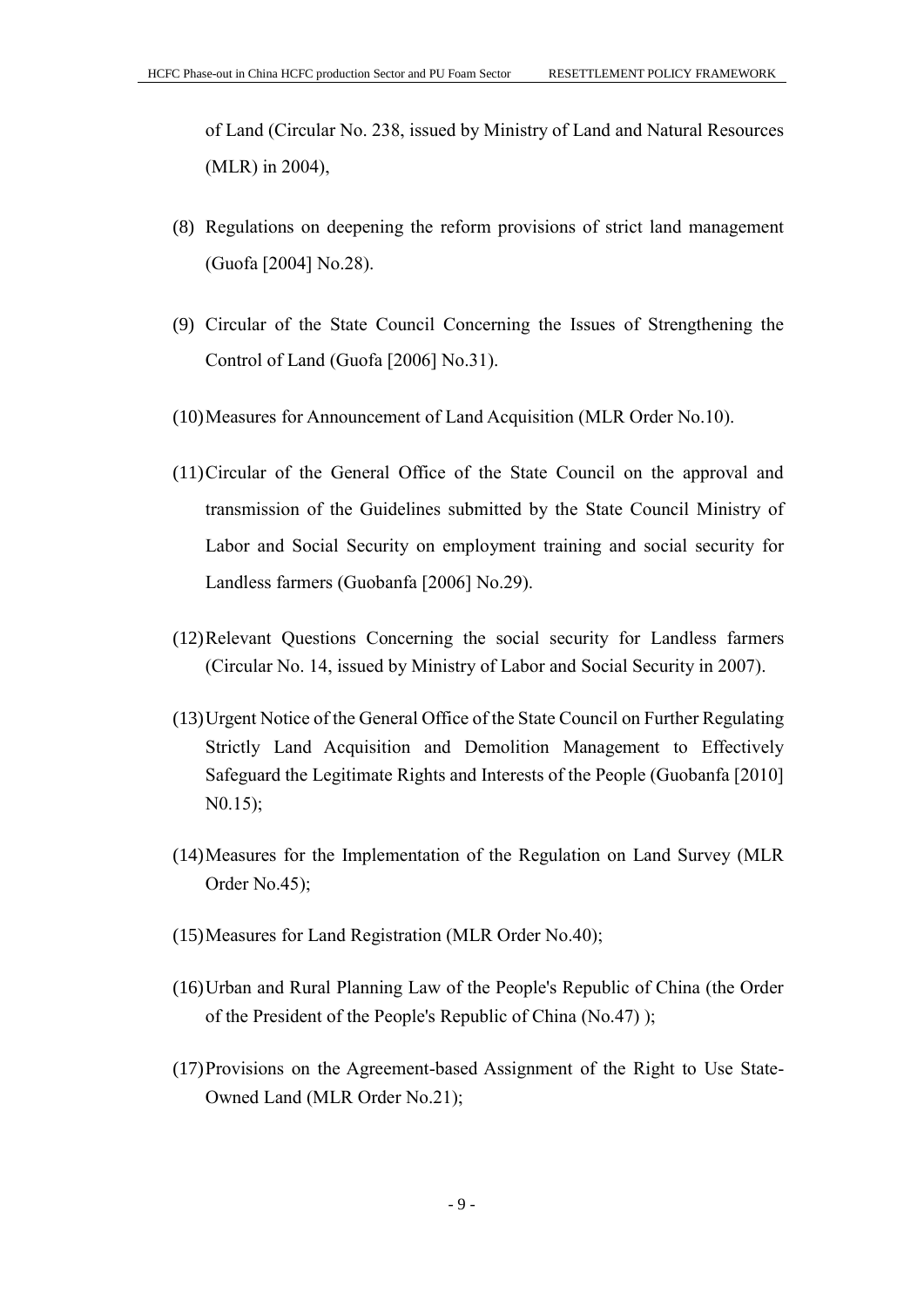(18)The General Office of the State Council on Promoting The Guidance of Urban Population Intensive Areas of Hazardous Chemical Production Enterprises Relocation (Guo Ban Fa 2017 No. 77).

### **Provincial and local implementation regulations**

- (1) Notice of the General Office of the People's Government of Shandong Province on Issuing the Interim Measures for Compensation and Resettlement Standards and Dispute Coordination and Adjudication for Land Acquisition in Shandong Province (LZBF[2007] No.52);
- (2) Administrative Measures for Land Expropriation of Shandong Province (Order No.226 of the People's Government of Shandong Province);
- (3) Regulations on Land Consolidation of Shandong Province (passed at the 16th Session of the Standing Committee of the Twelfth People's Congress of Shandong Province on September 24, 2015 and implemented as of January 1, 2016);
- (4) Regulation on the Compensation and Dismantlement of Houses on Stateowned Land of Shandong Province (passed at the 11th Session of the Standing Committee of the Twelfth People's Congress of Shandong Province and implemented as of November 27, 2014);
- (5) Notice of the People's Government of Shandong Province on Further Completing Compensation and Resettlement for Land Acquisition to Effectively Safeguard the Legitimate Rights and Interests of the Landless Farmers (Luzhengfa [2010] N0.15)
- (6) Notice of the People's Government of Zhejiang Province on Adjusting and Improving Compensation and Resettlement Policies for Land Acquisition (Zhezhegnfa [2014] No.19);
- (7) Implementing Measures of Zhejiang Province for Land Administration (amended for the second time at the 8th Session of the Standing Committee of the Eighth People's Congress of Zhejiang Province on January 29, 1994);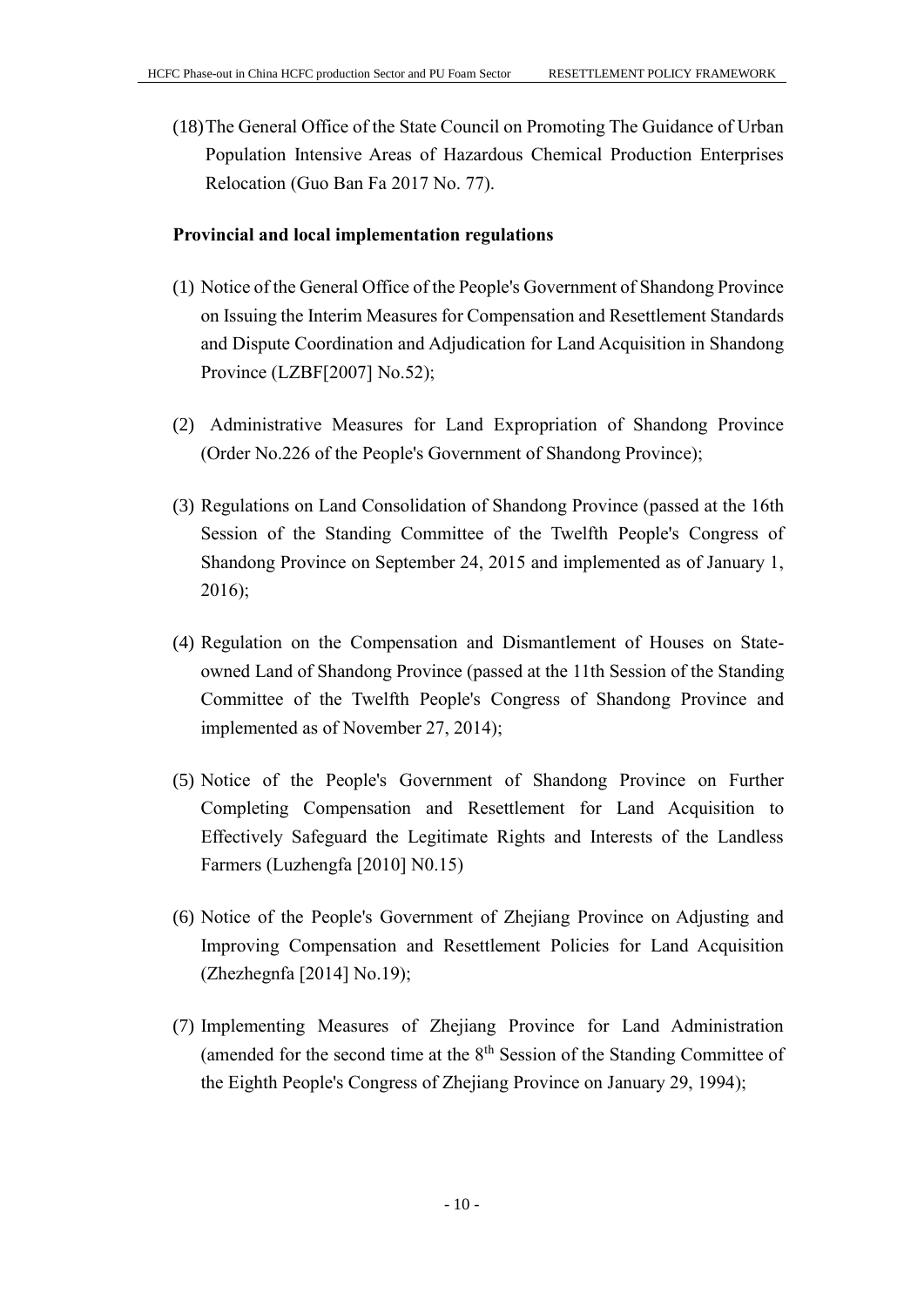- (8) Regulations on Land Consolidation of Zhejiang Province (passed at the Standing Committee of the Twelfth People's Congress of Zhejiang Province on September 26, 2014 and implemented as of January 1, 2015);
- (9) Regulation on the Compensation and Dismantlement of Houses on Stateowned Land of Zhejiang Province (passed at the 10th Session of the Standing Committee of the Twelfth People's Congress of Zhejiang Province on May 28, 2014 and implemented as of October 1, 2014);
- (10)Notice of the People's Government of Zhejiang Province on Adjusting Compensation Standard for Land Acquisition (Suzhengfa [2013] N0.131);
- (11)Regulation on Land Administration of Jiangsu Province (amended for the second time at the 9th Session of the Standing Committee of the Tenth People's Congress of Jiangsu Province on April 16,2004);
- (12)Notice of the Office of Land and Resources of Jiangsu Province on Issuing the *Interim Measures for Implementation Management of Land Development and Consolidation Project in Jiangsu Province* (SGTZF [2016] No.320);
- (13)Notice on the Issuance of Several Questions Concerning *Regulation on the Compensation and Dismantlement of Houses on State-owned Land*  Implemented by Jiangsu Province (Suzhengfa [2011] No.91);
- (14)Notice of the General Office of the People's Government of Sichuan Province on Forwarding the *Opinions of the Provincial Office of Land and Resources on the Relevant Questions Concerning Adjusting Compensation and Resettlement Standards for Land Acquisition* (Chuanbanhan [2008] No.73);
- (15)Implementing Measures of Sichuan Province for Land Administration (Revised for the fourth time on July 27, 2012);
- (16)Notice of the Office of Land and Resources of Jiangsu Province on Issuing the *Interim Provisions on Land Consolidation Project Management of Sichuan Province* (CGTZF [2004] No.164);
- (17)Notice of the Office of Land and Resources of Guangdong Province on Issuing Compensation and Protection Standards for Land Acquisition of Guangdong (YGTZGZ [2016] No.1);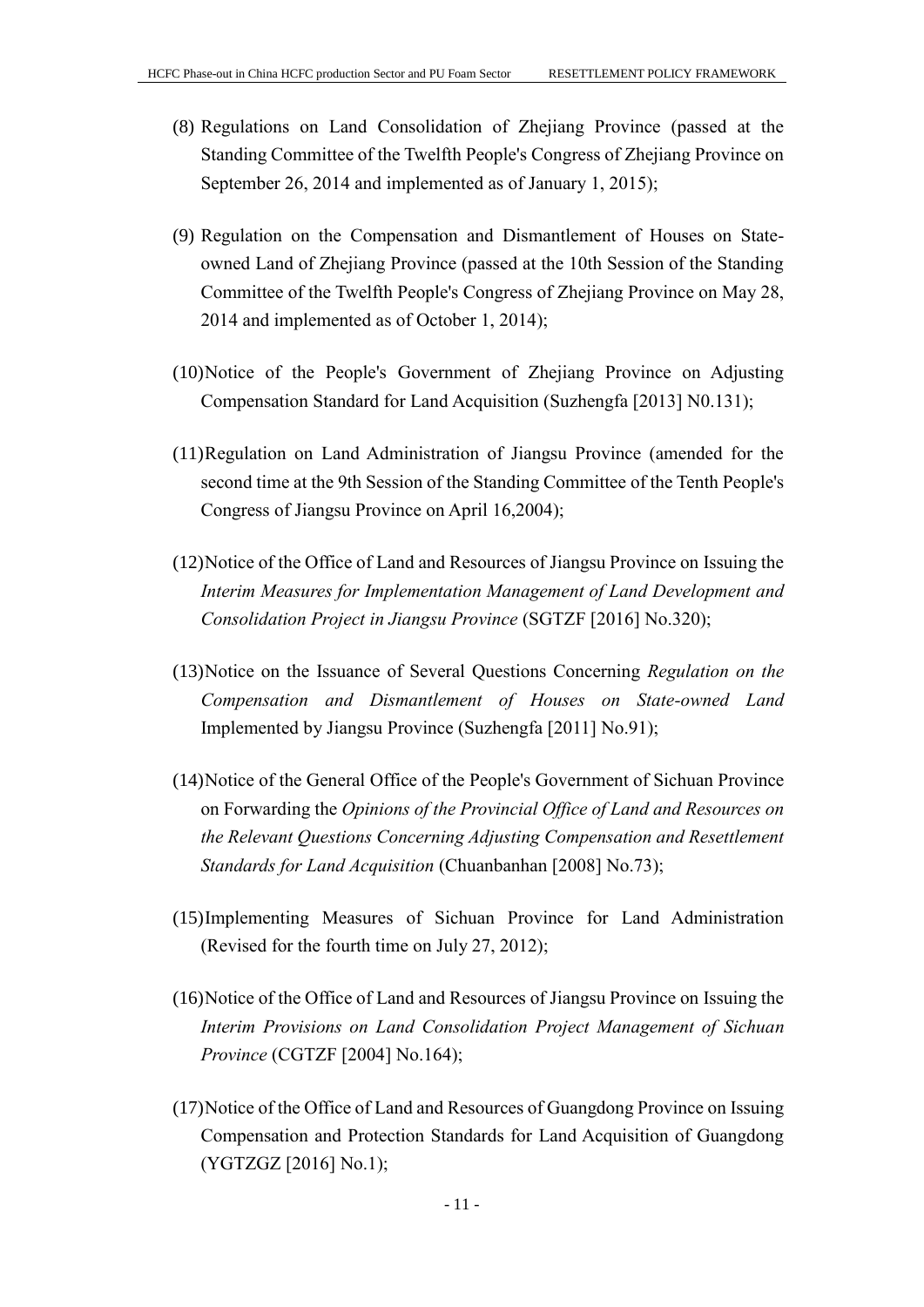- (18)Implementing Measures of Guangdong Province for Land Administration (Issued according to Announcement No.16 of the Standing Committee of the Guangdong Provincial People' s Congress on August 23, 1991);
- (19)Interim Provisions on Development and Consolidation Project Management of Provincial Investment Land in Guangdong Province (Trial) (2002);

These laws and regulations form the legal basis for providing compensation and rehabilitation to those affected by land acquisition and resettlement activities. Key provisions of Land Administration Law, Circular No. 238, Regulations of the State Council on Deepening the Reform Provisions of Strict Land Management and Urgent Notice of the General Office of the State Council on Further Regulating Strictly Land Acquisition and Demolition Management to Effectively Safeguard the Legitimate Rights and Interests of the People are highlighted below.

### <span id="page-14-0"></span>**5.1 Key Provisions of the Land Administration Law**

### Article 2

The state may, out of necessity of public interest, requisition land collectively owned in accordance with law.

### Article10

Land owned by peasant collectives that belongs lawfully to peasant collectives of a village shall be operated and managed by collective economic organizations of the village or by villagers' committees; land already owned by different peasant collectives that belong to two or more different collective economic organizations in the village shall be operated and managed by the rural collective economic organizations in the village or by villagers' teams; land already owned by peasant collectives of a township (town) shall be operated and managed by rural collective economic organizations of the township (town).

### Article12

Any change to be lawfully made in land ownership, in the right to the use of land or in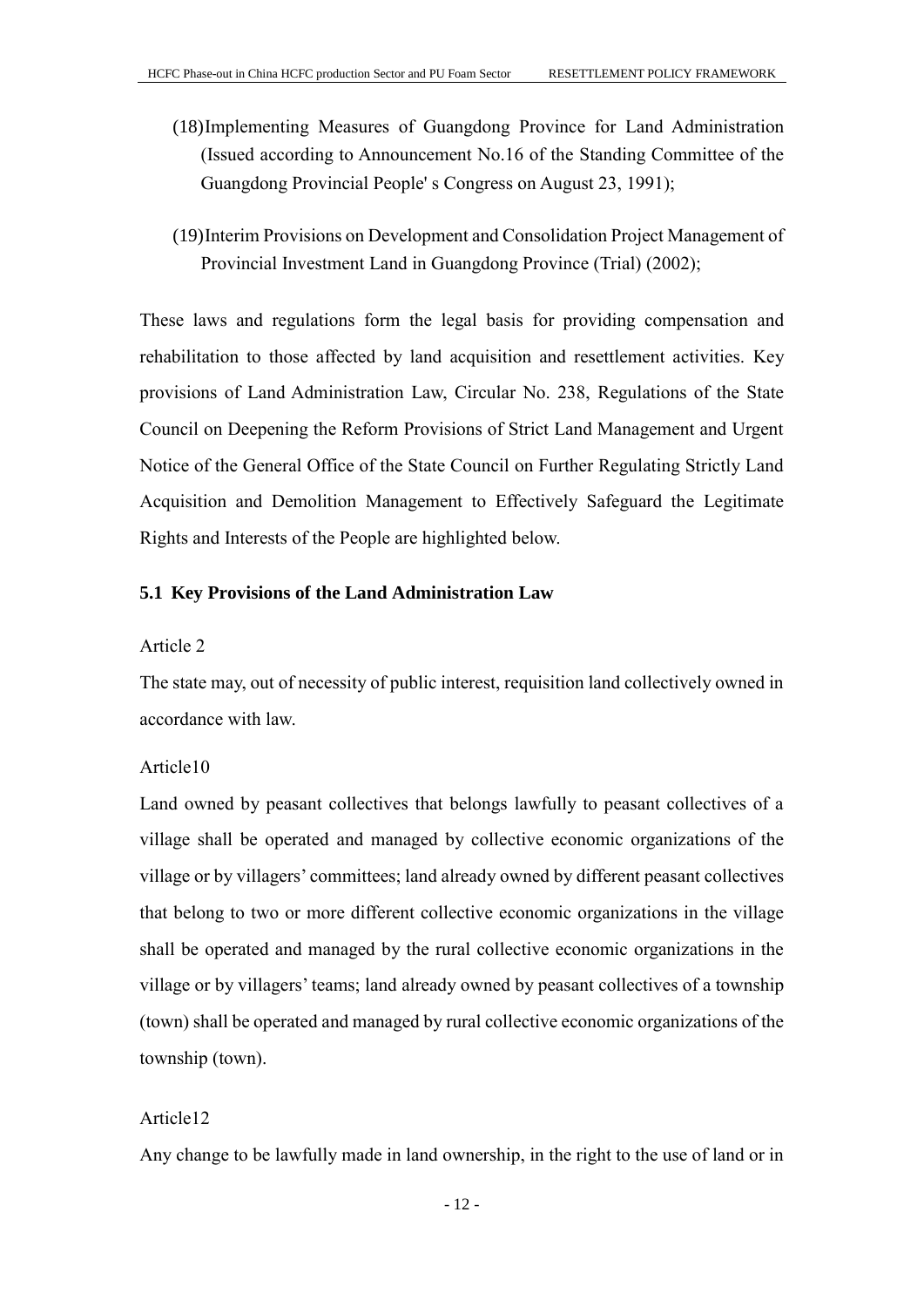the purpose of use of land shall be registered.

### Article 31

The State protects cultivated land and strictly controls conversion of cultivated land to non-cultivated land.

The State applies the system of compensation for use of cultivated land for other purposes. The principle of "reclaiming the same amount of land as is used" shall be applied to any unit that, with approval, uses cultivated land for construction of nonagricultural projects, that is, the unit shall be responsible for reclaiming the same amount and quality of the cultivated land it uses. If conditions for such reclamation do not exist or if the reclaimed land fails to meet the requirements, the unit shall pay expenses for reclamation in accordance with the regulations set by people's governments of provinces, autonomous regions and municipalities directly under the Central Government and the money shall exclusively be used for reclamation.

People's governments of provinces, autonomous regions and municipalities directly under the Central Government shall formulate plans for land reclamation, see that the unit that uses cultivated land reclaims land according to plan or arrange reclamation according to plan, and conduct inspection before acceptance.

### Article 36

Non-agricultural construction must use the land resources economically. Whereas wasteland can be used, no cultivated land should be occupied. Whereas inferior land can be used, no good land should be occupied.

### Article 46

Where land is to be requisitioned by the State, the requisition shall, after approval is obtained through legal procedure, be announced by people's governments at or above the county level, which shall help execute the requisition.

 $-13 -$ Units and individuals that own or have the right to the use of the land under requisition shall, within the time limit fixed in the announcement, register for compensation with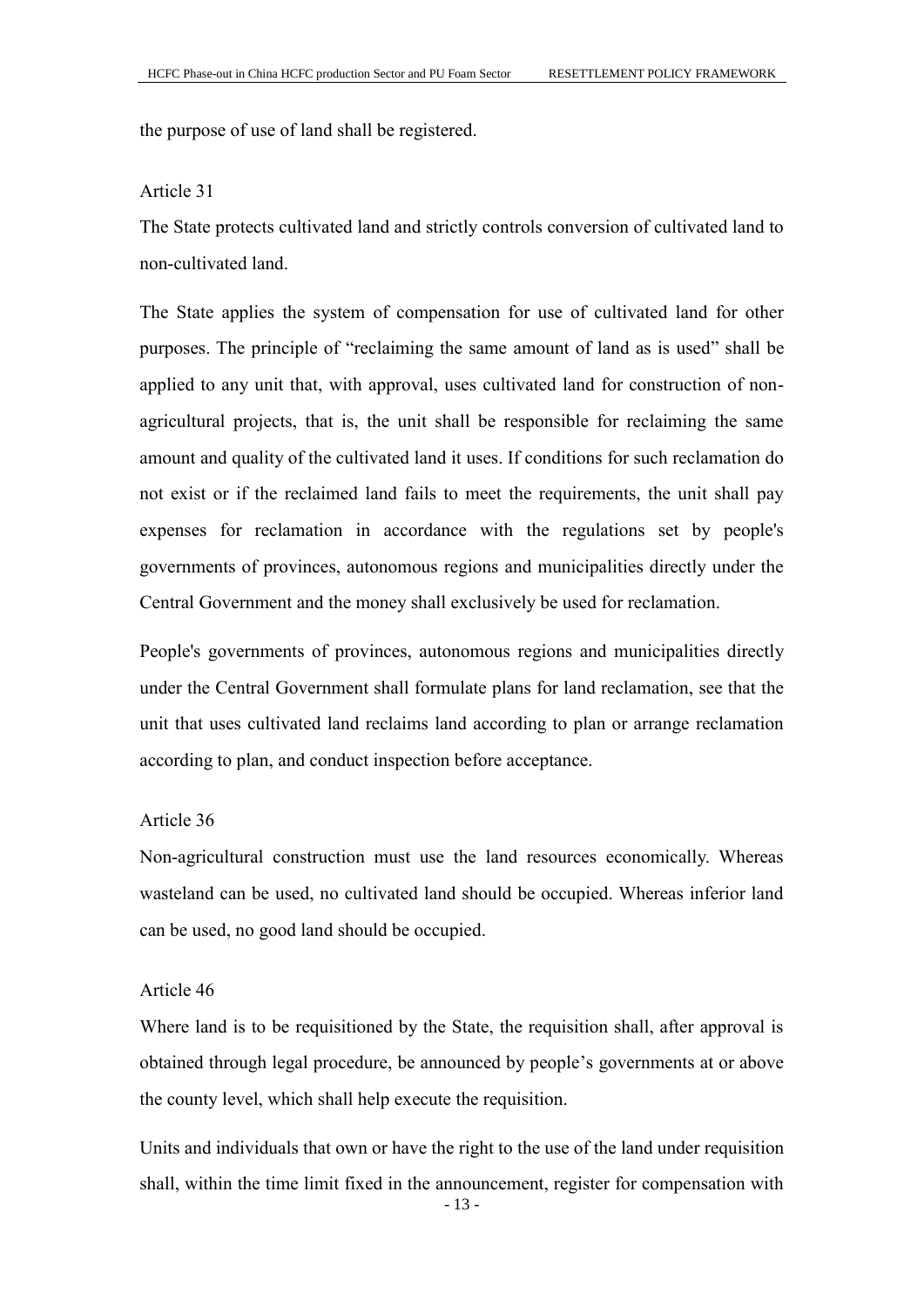the land administration department of the local people's government by presenting their certificates of land ownership or land-use right.

### Article 47

Land requisitioned shall be compensated for on the basis of its original purpose of use.

Compensation for requisitioned cultivated land shall include compensation for land, resettlement subsidies and attachments and young crops on the requisitioned land. Compensation for requisition of cultivated land shall be six to ten times the average annual output value of the requisitioned land for three years preceding such requisition.

Resettlement subsidies for requisition of cultivated land shall be calculated according to the agricultural population needing to be resettled. The agricultural population needing to be resettled shall be calculated by dividing the amount of requisitioned cultivated land by the average amount of the original cultivated land per person of the unit the land of which is requisitioned.

The highest resettlement subsidies for each hectare of the requisitioned cultivated land shall not exceed fifteen times its average annual output value for the three years preceding such requisition.

Standards of land compensation and resettlement subsidies for requisition of other types of land shall be prescribed by provinces, autonomous regions and municipalities directly under the Central Government with reference to the standards of compensation and resettlement subsidies for requisition of cultivated land.

Standards for compensation for attachments and young crops on the requisitioned land shall be prescribed by provinces, autonomous regions and municipalities directly under the Central Government.

For requisition of vegetable plots in city suburbs, the land users shall pay towards a development and construction fund for new vegetable plots in accordance with the relevant regulations of the State.

 $-14-$ If land compensation and resettlement subsidies paid in accordance with the provisions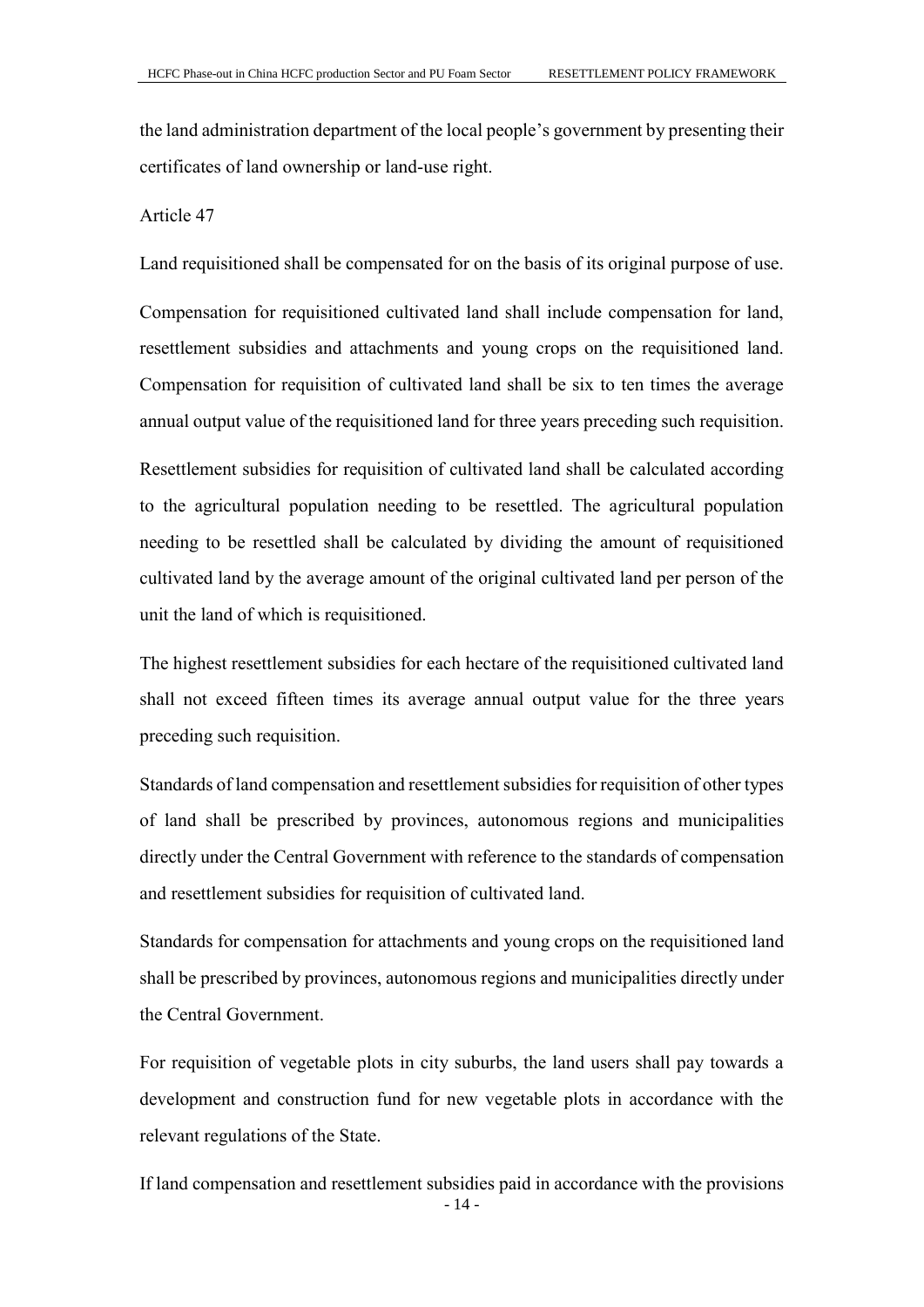of the second paragraph of this Article are still insufficient to help the peasants needing resettlement to maintain their original living standards, the resettlement subsidies may be increased upon approval by people's governments of provinces, autonomous regions and municipalities directly under the Central Government. However, the total land compensation and resettlement subsidies shall not exceed 30 times the average annual output value of the requisitioned land for the three years preceding such requisition.

#### Article 48

Once a plan for compensation and resettlement subsidies for requisitioned land is decided on, the local people's government concerned shall make it known to the general public and solicit comments and suggestions from the collective economic organizations, the land of which is requisitioned, and the peasants.

### Article 49

The rural collective economic organization, the land of which is requisitioned, shall accept supervision by making known to its members the income and expenses of the compensation received for land requisition.

The compensation and other charges paid to the unit for its land requisitioned is forbidden to be embezzled or misappropriated.

### Article 56

If the construction unit uses the state-owned land, it shall use the land in accordance with the stipulations of the land compensated use or approval documents of administrative allotment of land-use right. If it is necessary to change the use of the land, it shall be approved by the original people's government with the consent of the land administration department of people's government. Therefore, if the land use is changed in the urban planning area, it shall be agreed by the relevant urban administrative department before approval.

### Article 57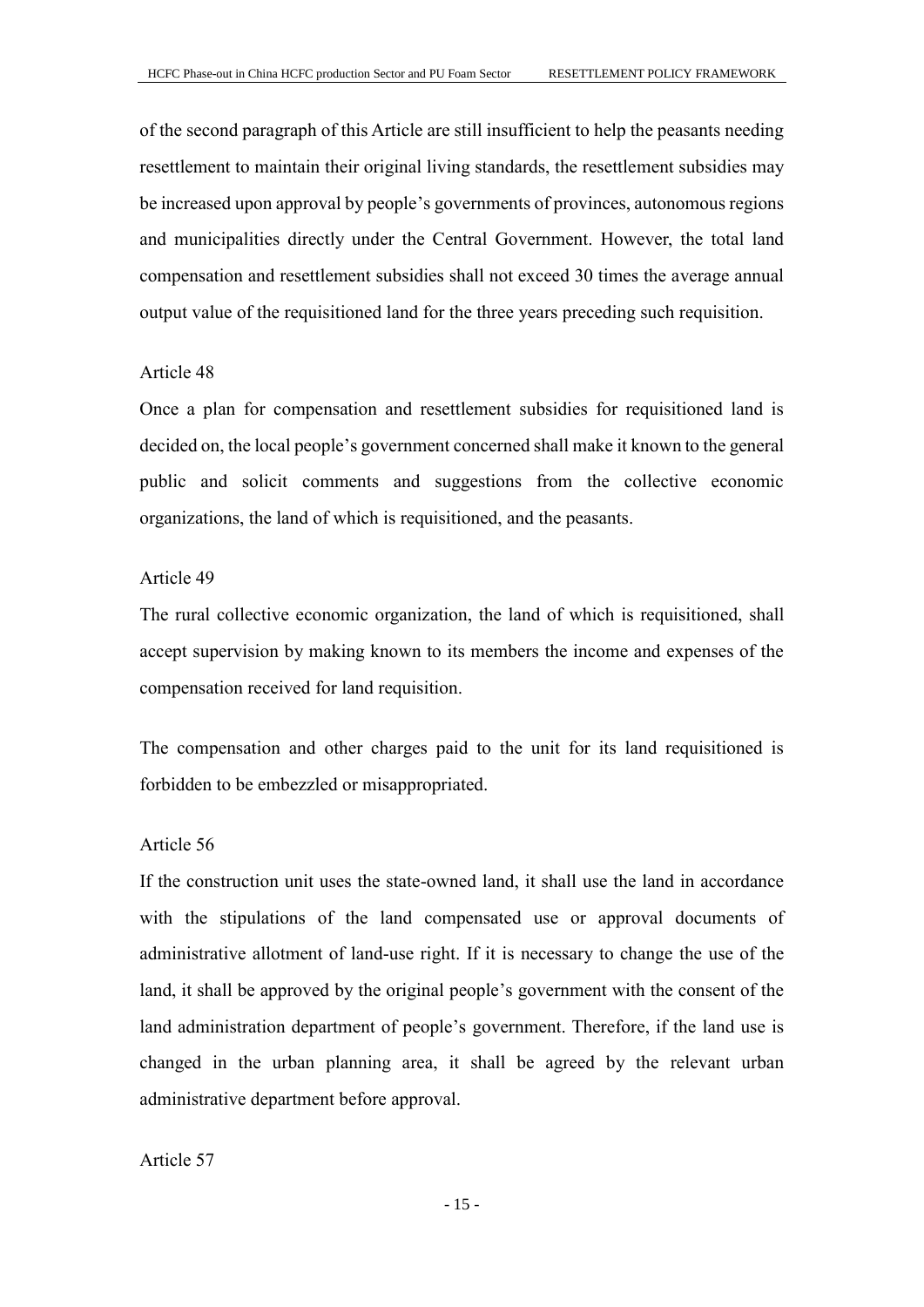Where land owned by the State or by peasant collectives needs to be used temporarily for construction of projects or for geologic prospecting, the matter shall be subject to approval by the land administration departments of people's governments at or above the county level. However, if the land to be temporarily used is located in the area covered by certain urban planning program, the matter shall be subject to agreement by the urban planning administration department concerned before it is submitted for approval. The land user shall, depending on who owns the land and who has the landuse right, enter into a contract for the temporary use of the land with the land administration department concerned, or the rural collective economic organization, or the villagers committee and pay compensation for it in accordance with the provisions of the contract.

The temporary land user shall use the land for purposes stipulated in the contract for temporary use of the land and may not build permanent structures on it.

Generally, the period for temporary use of land shall not exceed two years.

### <span id="page-18-0"></span>**5.2. Key Provisions in the Circular No.238**

(1) The Formulation of the Unified Standards of Annual Output Value. The departments of land and resources at the provincial level shall, in conjunction with other departments concerned, work out the unified minimum standards for annual output value, which shall be announced and executed after the examination and approval by the people's governments at the provincial level. Factors such as types and quality of arable land requisitioned, peasants' input, prices of primary products and the categories of farmland shall take into account when deciding the value of average annual output.

(2) The Determination of the Unified Multiple of Annual Output Value. The unified multiple of the value of average annual output for calculating land compensation and resettlement subsidies shall comply with the principle of non-decrease of the standards of living of the peasants whose arable land has been requisitioned and shall be decided within the limits prescribed by laws and regulations; compensation for requisitioned land calculated with reference to the prescribed multiple of the value of average annual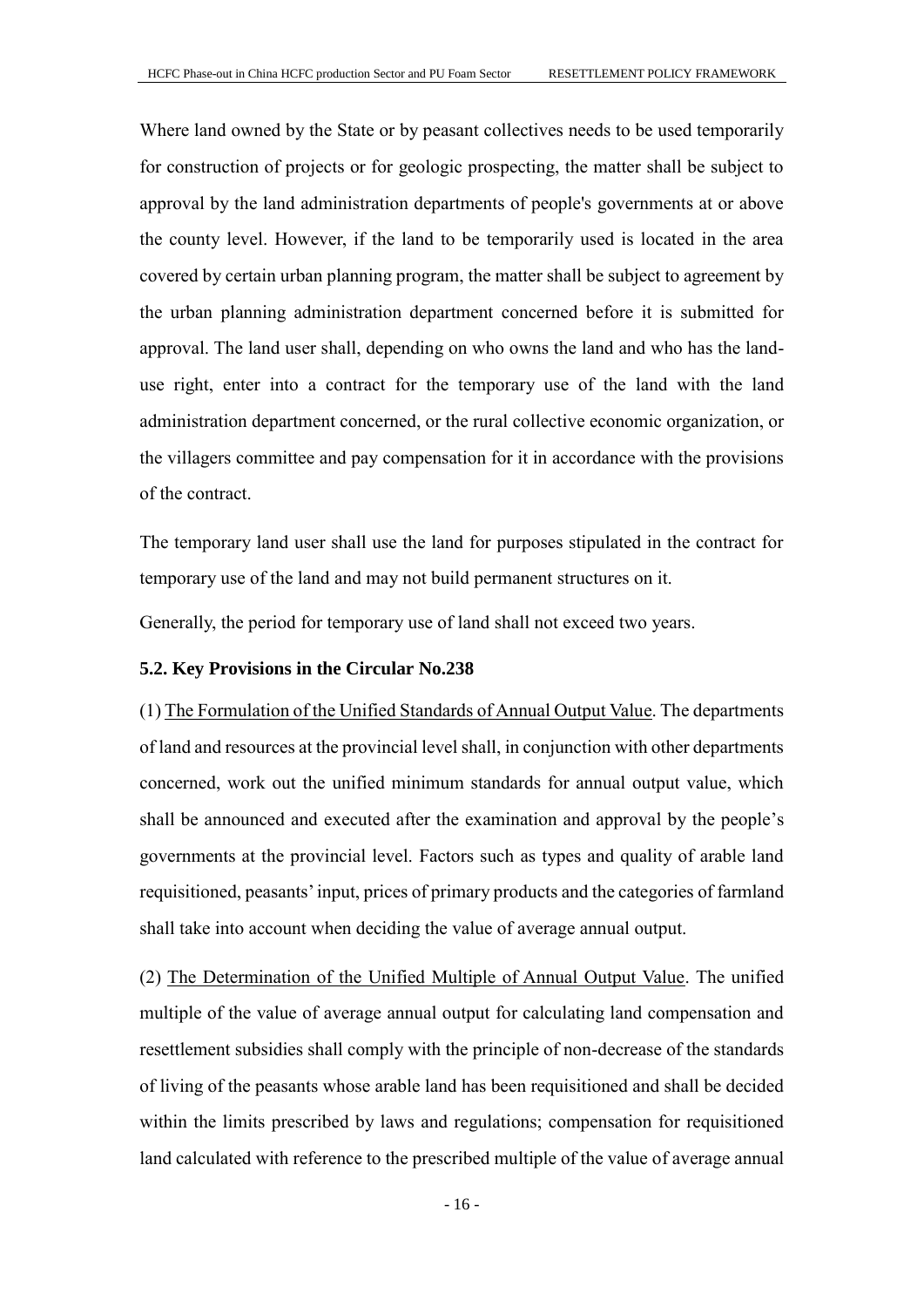output shall increase the multiple upon approval of the people's governments at the provincial level if it is unable to maintain the original living standards of the peasants whose land has been requisitioned and still insufficient to pay social security expenses for peasants who have lost land due to requisition; the total land compensation and resettlement subsidies shall be 30 times the value of the average annual output of arable land, or shall be subsidized by a proportion of proceeds from the sale of State-owned land use rights under the overall planning of a local people's government if they are still insufficient to maintain the original living standards of the peasants whose land has been requisitioned. Compensation for arable land that is authorized to be requisitioned shall be implemented in compliance with the maximum compensation standards announced by the local people's government.

(3) The Formulation of the Comprehensive Prices of Farmland in Resettlement Areas. In the areas where conditions permit, provincial-level departments of land and resources may make comprehensive land prices in counties (or cities) within provincial boundaries together with the administrative departments concerned, which shall go into effect upon approval and promulgation by the people's governments at the provincial level and shall be applied to compensation for land requisitioned. In calculating the comprehensive prices of farmland, the categories and rates of arable land, its production value, location, per capita quantity as well as demand and supply or the local economic development levels and the minimum standards of living should be given full consideration.

(4) The Allocation of Compensation for Land. In accordance with the principle of distributing land compensation funds mainly among peasants whose land has been requisitioned, land compensation funds shall be appropriately allocated within rural collective economic organizations. The people's governments at the provincial level shall guide detailed ways of allocation. In the areas where land is expropriated and rural collective economic organizations are dissolved, all compensation for land shall be applied for the restoration of agricultural production and livelihood of the peasants whose land has been requisitioned.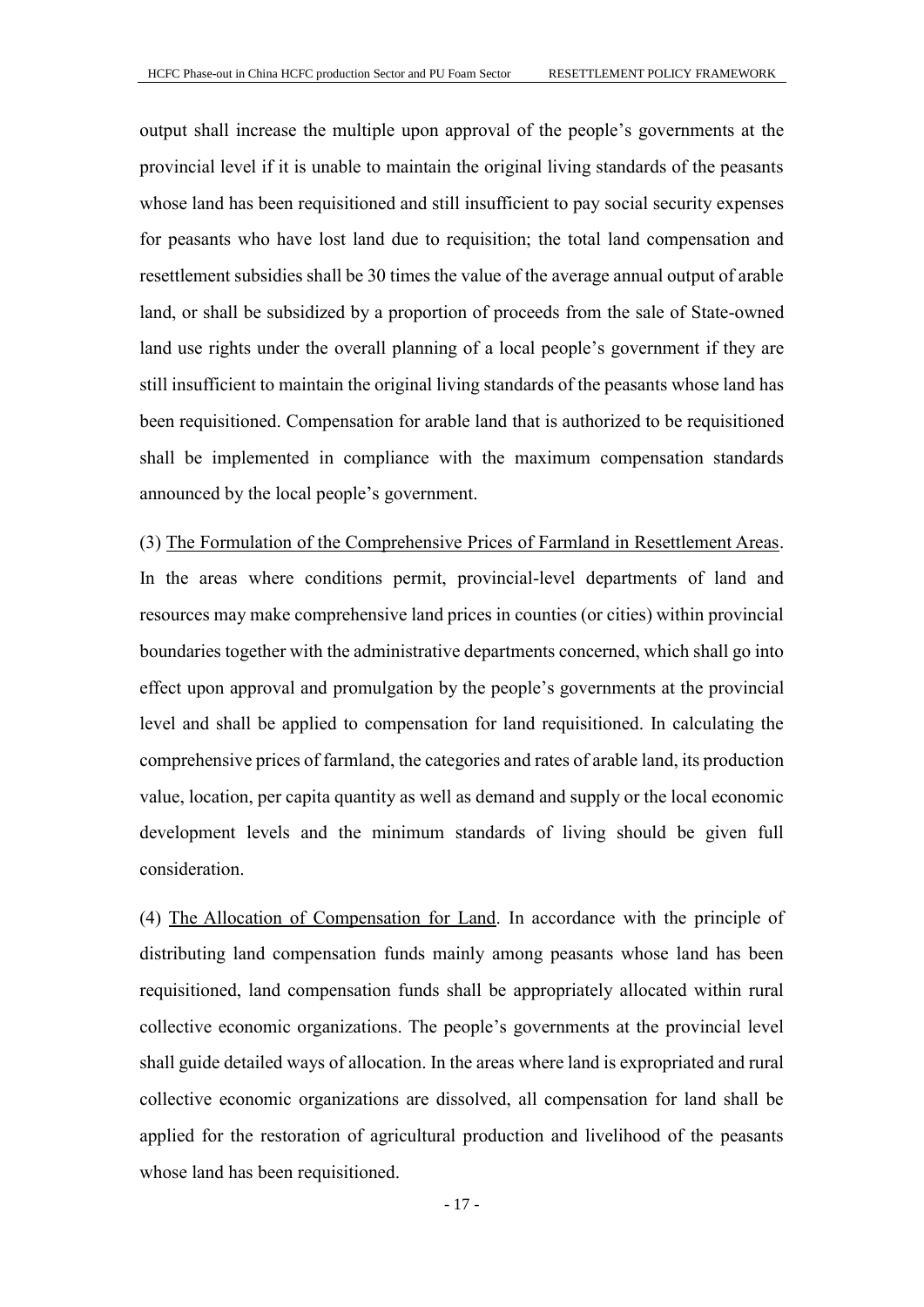(5) Rehabilitation by Agricultural Production. During requisitioning of peasants' collective land beyond urban planning areas, first priority shall be given to providing peasants with necessary cultivated land for continuity of agricultural production by utilizing the rural collective land reserves, the contracted land returned voluntarily by the contracting rural households or the newly added arable land after land circulation and land consolidation.

(6) Rehabilitation by Reemployment. Favorable conditions shall be created to provide free technical training and assign corresponding posts to peasants whose land has been requisitioned. Under equal conditions, the land users shall give priority to creating employment opportunities for peasants whose land has been requisitioned. During requisitioning of peasants' collective land within urban planning areas, the peasants losing their arable land due to land acquisition shall be incorporated into urban employment system and a social security system shall also be established.

(7) Rehabilitation by Dividends. Regarding land with long-term stable earnings to be used in any projects, under the premise of rural households' willingness, the rural collective economic organizations, the land of which is requisitioned, shall regard land compensation as stocks or converge the land-use right of the land approved for construction purposes into stocks through consultation with the land users. The rural collective economic organizations and rural households shall receive dividends by means of preference stocks based on the contracted conditions.

(8) Rehabilitation by Resettlement. In the area where peasants losing land due to land acquisition are not provided with basic production and living conditions, the local government shall organize their resettlement into other areas on the basis of fully soliciting opinions from the rural collective economic organizations and rural households whose land has been requisitioned.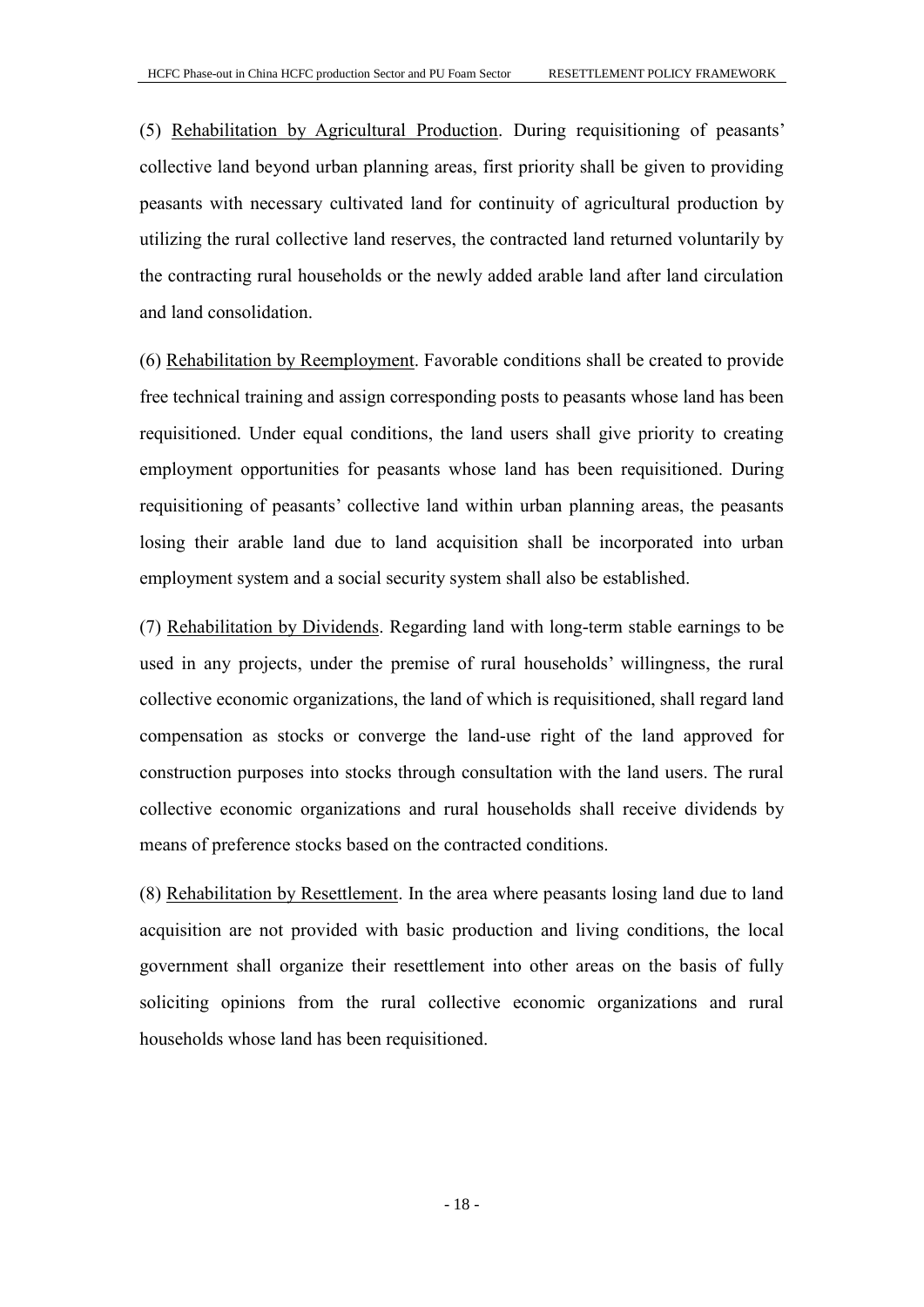### <span id="page-21-0"></span>**5.3 Key Provisions of Regulations of the State Council on Deepening the Reform Provisions of Strict Land Management**

(12) Perfect compensation method for requisitioned land. The living standards of the peasants whose land has been requisitioned shall not be decreased due to the land acquisition. It needs to ensure the full and timely payment of compensation for land, resettlement subsidies and attachments and young crops on the requisitioned land as per the laws.

(13) Appropriately resettle the peasants whose land has been requisitioned. The resettlement into other areas shall be conducted for the landless peasants without basic production and living conditions. The Ministry of Labor and Social Security shall put forward as soon as possible the guiding opinions on employment training and social security for landless peasants together with relevant departments.

(14) Perfect land acquisition procedure. During the land acquisition, it needs to safeguard the rights and interests of peasant's collective ownership and contractual right of land. Prior to the approval of requisitioned land according to law, it's necessary to inform the peasants whose land has been requisitioned of the use, location, compensation standard, resettlement way of the requisitioned land; speed up the establishment and improvement of coordination and adjudication mechanism for compensation and resettlement dispute of requisitioned land and safeguard the legitimate rights and interests of the peasants whose land has been requisitioned and the land users. Land acquisition matters approved shall be publicized except in exceptional circumstances.

(15) Strengthen the regulation for the implementation process of land acquisition. The requisitioned land shall not be used forcibly if the compensation and resettlement plan for requisitioned land is not practicable.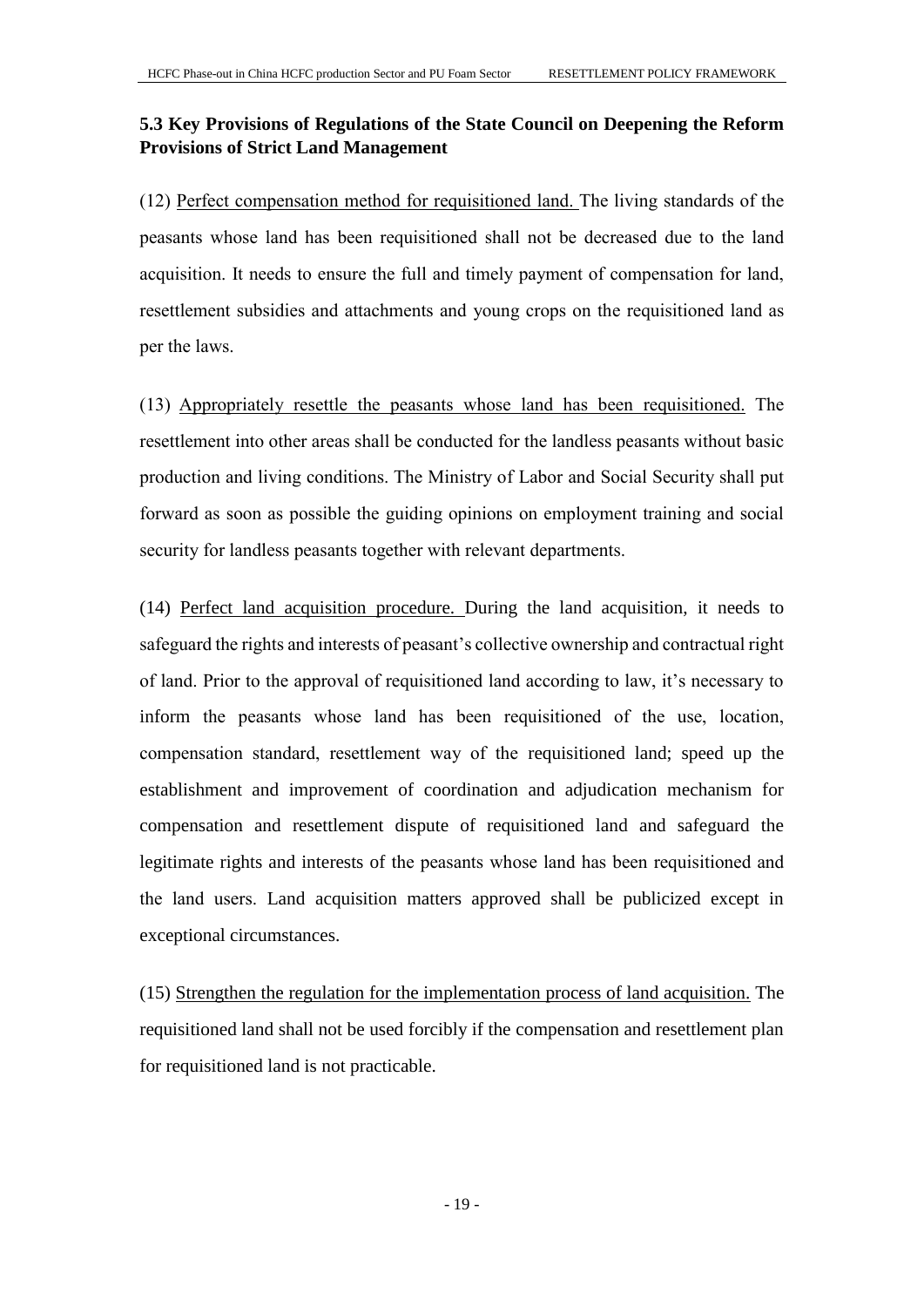### <span id="page-22-0"></span>**5.4 Urgent Notice of the General Office of the State Council on Further Regulating Strictly Land Acquisition and Demolition Management to Effectively Safeguard the Legitimate Rights and Interests of the People**

## (2) Strictly implement rural land acquisition procedures and properly do the compensation for requisitioned land

Prior to land acquisition, it's necessary to make announcement and solicit public opinions; the reasonable requirements proposed by the masses must be solved properly and the forced land acquisition is not allowed. Compensation standards for land acquisition published and implemented by the people's government of the province, the autonomous region and the direct-controlled municipality shall be strictly followed. It needs to strengthen the regulation for the implementation process of land acquisition, ensure the timely and fully payment of compensation fees for requisitioned land and prevent the issues such as arrears, withholding and embezzlement. Where the land acquisition involves in the demolition of peasants' housing, it's necessary to conduct the demolition after those peasants are resettled, properly solve the housing problems for the peasants whose land has been requisitioned and practically ensure that the original living standards of the peasants whose land has been requisitioned is not decreased and guarantee their livelihoods for a long term. Were land acquisition and demolition are involved in the construction of major projects, it needs to take lead in strictly implementing the required procedures and compensation standards.

# (3) Control the demolition scale of urban houses and conduct the demolition according to law

Urban housing demolition must be conducted strictly in accordance with the law and on the basis of fully respecting the intentions of the resettlers about the exchange of property rights and monetary compensation and other aspects. Before the project approval, it needs to organize expert argumentation, extensively solicit opinions from all sectors of society in particular the resettlers, and conduct social stability risk assessment.

```
(5) Perfect working mechanism and timely resolve contradictions and disputes
```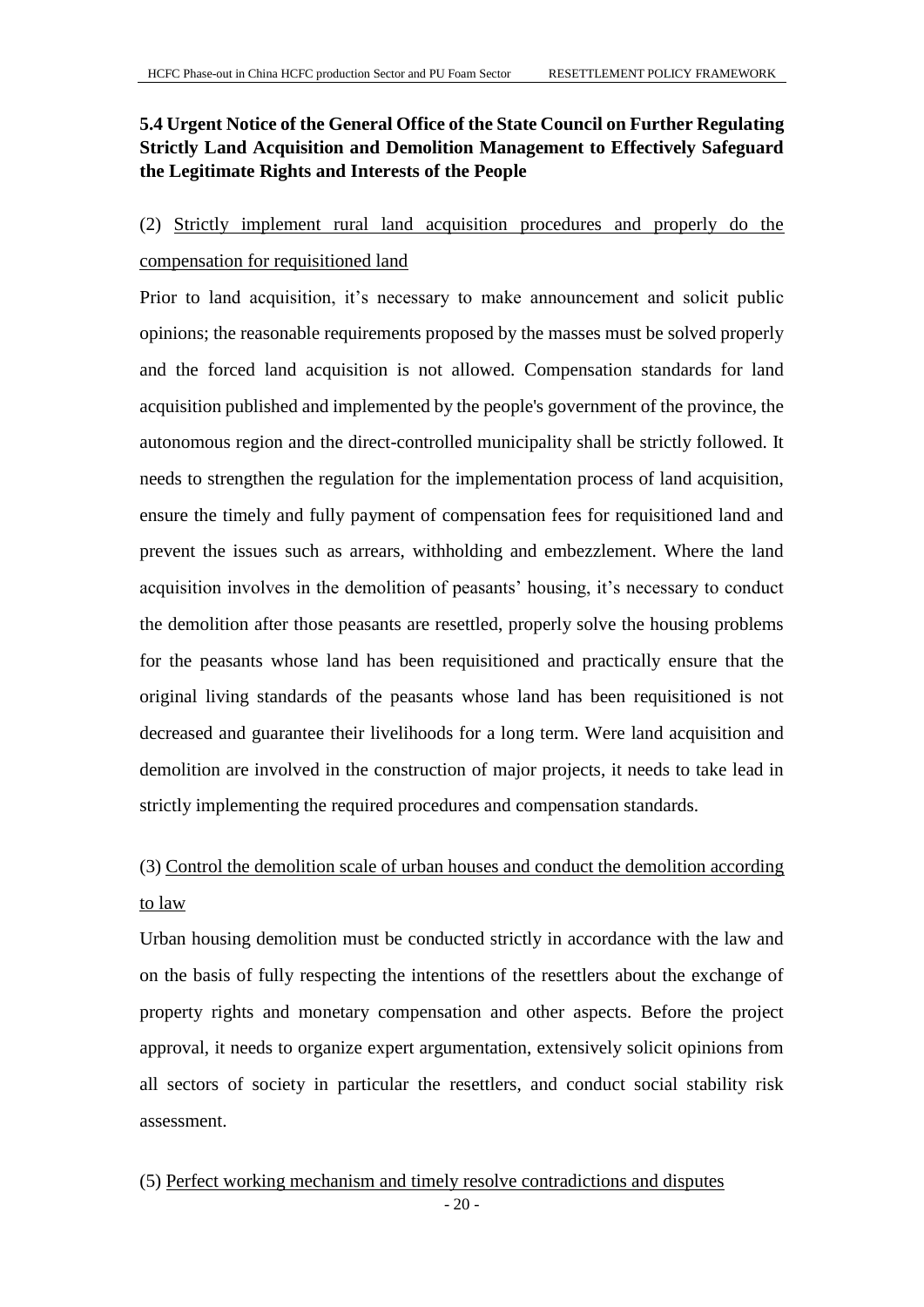All local and related departments shall, in strict accordance with requirements of the petition letter assessment in place, the approval procedures in place, the policy publicity in place, and compensation and resettlement in place, establish and improve the land acquisition and demolition information communication and collaboration mechanism, timely grasp and resolve the emerging and tendentious issues and prevent the accumulation and intensification of the contradictions; improve the responsibility system for petition of land acquisition and removal, speed up the establishment of the all-through petition information system, actively explore the dispute investigation and mediation mechanism for land acquisition and demolition, and take various effective ways to do the ideological work of the masses to prevent simple and brutal suppression for the masses and avoid triggering a new petition. Local people's governments at all levels and related departments shall go deep into the places with many problems to accept visit or go visit, take the initiative to listen to the appeals of the masses, and solve the problems in the initial stage. All local governments shall strengthen the situation analysis and judgment and promptly initiate emergency plans in the event of a vicious incident to ensure stable control of such incident and prevent the expansion of the situation; strengthen and improve the propaganda work and give full play to the important role of supervision and guidance by public opinions.

### <span id="page-23-0"></span>**VI. The comparison of resettlement principles and project solutions**

Involuntary resettlement principles of Chinese laws and regulations and the World Bank safeguard OP4.12 are both people-oriented that seek to avoid involuntary resettlement, emphasis sustainable development, and require restoration or improvement of livelihoods and live standards compared to pre-project levels, and protect the legitimate rights and interests of affected people.

The main differences between the Chinese laws and the World Bank principles are shown in the following table. The project should adopt solutions recommended in the table in order to achieve compliance with the bank safeguard OP4.12.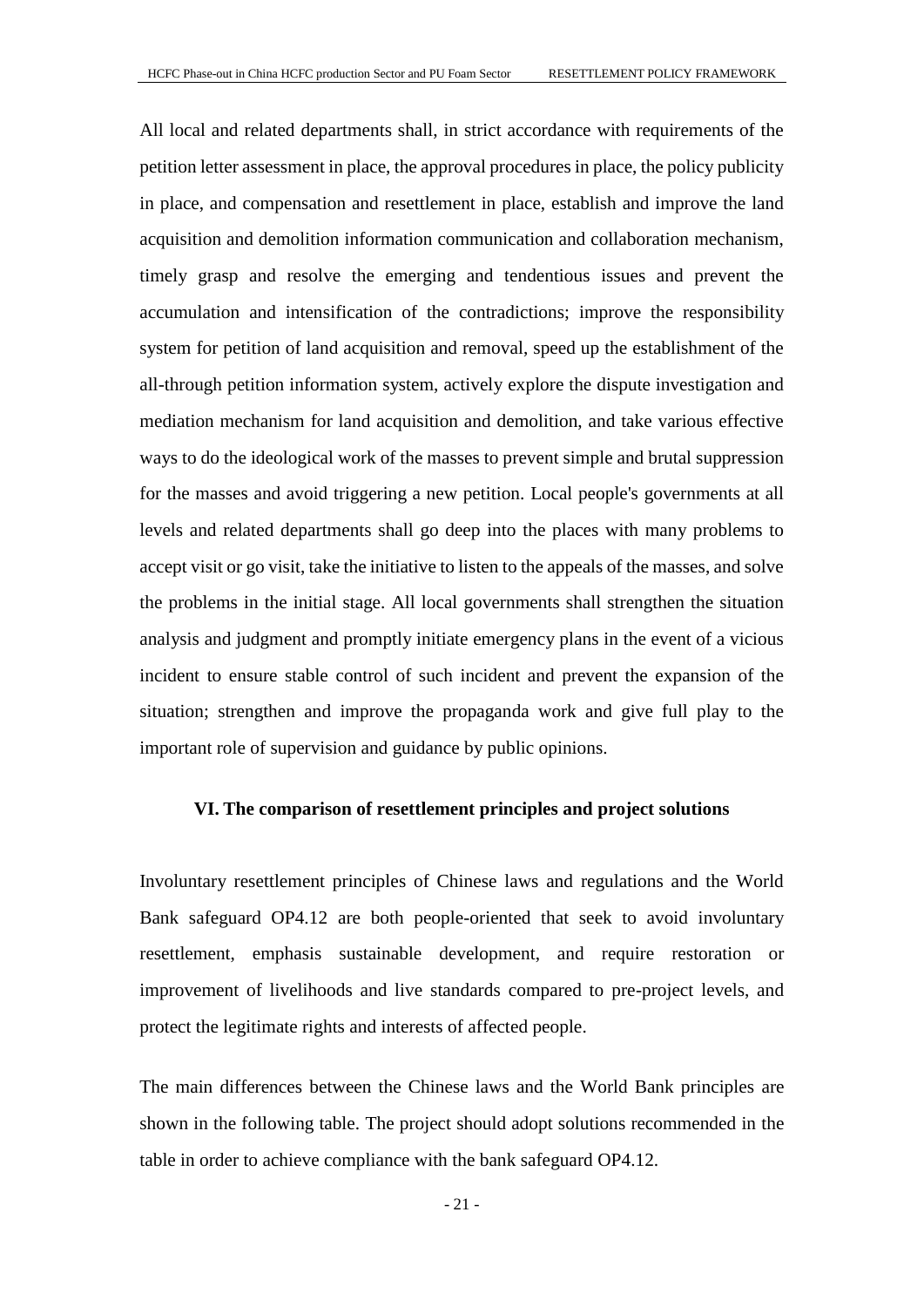### **Table 1 Comparison of principles of involuntary resettlement between World**

### **Bank and Chinese laws and project solutions**

| NO.          | <b>COMPENSATION</b><br><b>ITEM</b>               | <b>WORLD BANK</b><br><b>SAFEGUARD</b><br><b>REQUIREMENTS</b>                                                                   | <b>CHINESE REGULATIONS</b><br><b>AND STANDARDS</b>                                                                                                                                                                  | PROJECT SOLUTIONS                                                                                                                                                                                                                                                                                                                                                       |
|--------------|--------------------------------------------------|--------------------------------------------------------------------------------------------------------------------------------|---------------------------------------------------------------------------------------------------------------------------------------------------------------------------------------------------------------------|-------------------------------------------------------------------------------------------------------------------------------------------------------------------------------------------------------------------------------------------------------------------------------------------------------------------------------------------------------------------------|
| 1            | Land                                             | Compensation should be<br>sufficient to offset any loss<br>of income and restore long-<br>term income generation<br>potential. | The compensation standard is<br>based on the annual output<br>value.                                                                                                                                                | Land for land compensation is<br>difficult to achieve in China. The<br>project should monitor income<br>restoration of those severely affected<br>families, especially the vulnerable<br>groups; provide assistances to<br>livelihood restoration where needed;<br>and allocate special assistance fund in<br>order to provide assistances for people<br>who need help. |
| $\mathbf{2}$ | Vulnerable<br>group                              | Special assistances for<br>vulnerable groups,<br>especially families in<br>poverty, is required.                               | The law does not require a<br>social impact analysis, so<br>compensation is only based on<br>the loss of assets.                                                                                                    | The project should identify vulnerable<br>groups during the land survey,<br>formulate related supportive measures<br>in the resettlement action plan, and<br>allocate corresponding fund                                                                                                                                                                                |
| $\mathbf{3}$ | Consultation<br>and<br>information<br>disclosure | The affected people should<br>be informed and consulted<br>as early as possible.                                               | Although regulations have<br>promoted the transparency of<br>the compensation process,<br>affected persons have little<br>voice on project decision-<br>making and the duration for<br>project disclosure is short. | The consultation should begin in the<br>early stage of the land expropriation<br>process. The resettlement action plan<br>should be publicized to the affected<br>people in accordance with the world<br>bank's requirements.                                                                                                                                           |
| 4            | No legal title                                   | All structures, legal or<br>illegal, are eligible for<br>compensation at<br>replacement cost.                                  | People without local Hukou<br>(residency registration status)<br>do not have the same right of<br>local people; illegal buildings<br>are not compensated.                                                           | Project affected persons, owners or<br>users of illegal structures, are entitled<br>to compensation according to World<br>Bank's requirements.                                                                                                                                                                                                                          |
| 5            | Monitoring,<br>evaluation and<br>reporting       | The world bank requires<br>internal and external<br>resettlement monitoring                                                    | Except for reservoir projects,<br>there are no relevant<br>requirements.                                                                                                                                            | The Resettlement Action Plan should<br>define requirements for international<br>and external monitoring, as well as<br>reporting.                                                                                                                                                                                                                                       |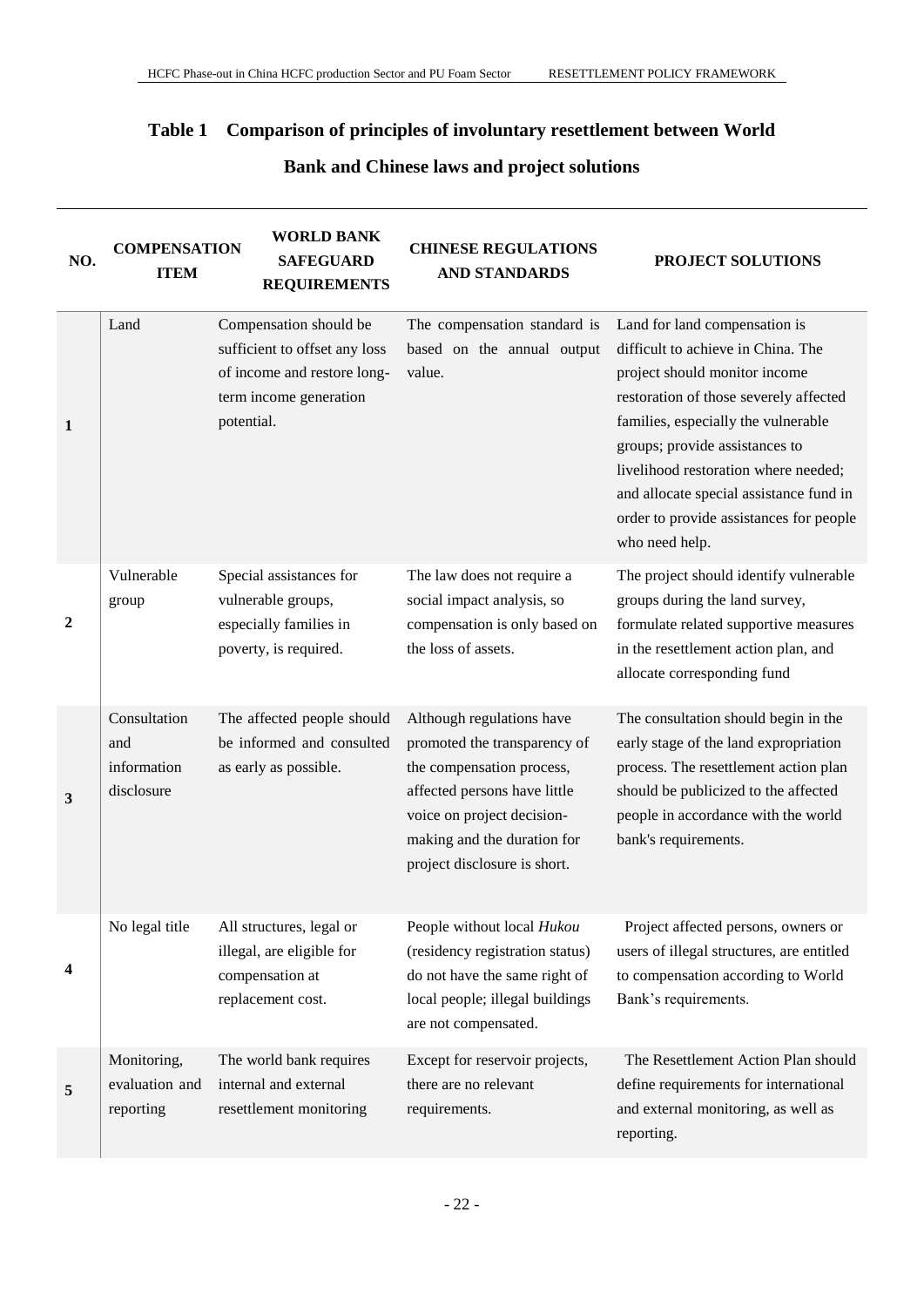### **VII. Sub-project Screening**

<span id="page-25-0"></span>In case land acquisition and involuntary resettlement is triggered, this policy frame should be strictly followed. A social safeguard screening will be carried out by a domestic social safeguard specialist commissioned by the subproject owner in order to determine the scale of land acquisition and impacts of resettlement. Chinese government regulations and laws and World Bank safeguards policies should be followed when and as required. The screening will look into basic information on (1) amount of land acquisition required for the project; (2) amount of buildings to be demolished; (3) number of households or persons to be resettled; (4) number of people to be affected by land acquisition; and (5) whether the subproject owner are willing to comply with resettlement policies. Based on the information and screening, relevant social safeguard instrument will be suggested for the subprojects concerned.

### **VIII. RAPs Preparing and Approving**

<span id="page-25-1"></span>The overall responsibility for preparation and implementation of any necessary RAPs rests to individual subprojects. They will work with local government agencies (e.g. Land Resources Administration Bureau, Social Security Bureau) with direct responsibility for acquiring land and implementing resettlement measures. FECO will be responsible for urging the sub-project<sup>1</sup> owner involved in any land acquisition and resettlement to prepare the RAP in accordance with this framework. The RAP will be submitted to the Word Bank for review and approval at least six months before the commencement of land acquisition.

Once it is determined that land acquisition or any associated impacts are essential to complete any project activities, and the land scope and site to be acquired is decided, resettlement action planning should begin and a qualified consulting team should be hired by the sub-project owner to prepare the RAP. The subproject owner will provide all necessary support and arrangements for a census survey to identify and enumerate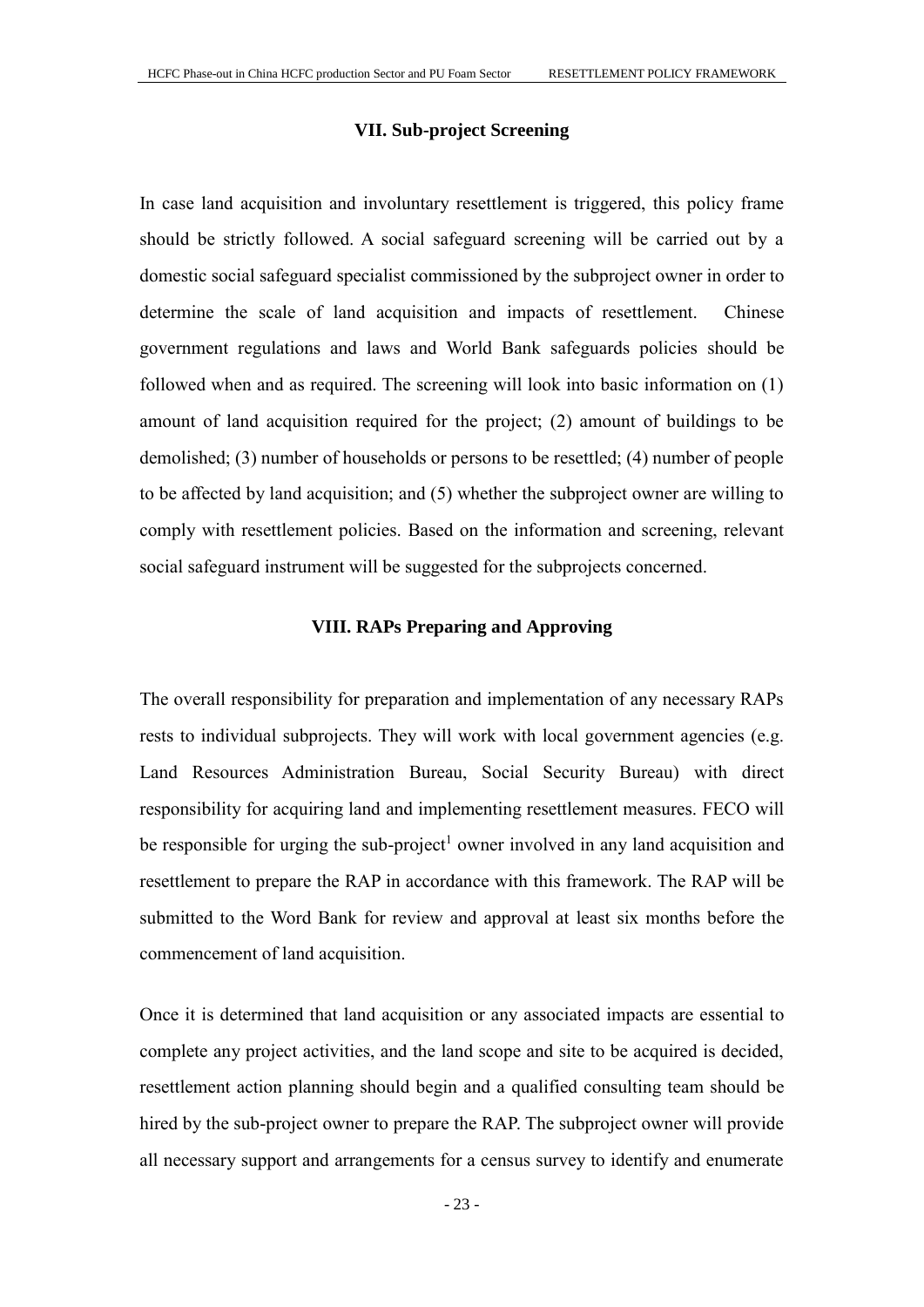all displaced persons, and a socioeconomic survey to determine the range and scope of adverse impacts in the affected area. The census survey must cover 100% of the persons to be displaced; the socioeconomic survey may be undertaken on a sample basis. The surveys, which may be undertaken separately or simultaneously, determine whether a full RAP or an "abbreviated" RAP (as defined in OP 4.12, Annex A) is necessary. When the number of persons affected exceeds 200, a full RAP is necessary. Where impacts on all displaced persons are relatively minor, or fewer than 200 people are affected, an abbreviated RAP may be prepared. Impacts are considered "minor" if the affected people are not physically displaced and less than 10% of their productive assets are lost.

If a RAP is necessary, it will be prepared in accordance with the policy principles and planning and implementation arrangements set forth in this RPF. The RAP is based on accurate census and socioeconomic survey information, and establishes appropriate mitigation measures (e.g., compensation for assets, transitional assistance, and economic rehabilitation assistance) as appropriate for all categories of adverse impacts. Depending on the categories of impacts, the RAP specifically addresses the following

- a) Description of the activity causing land acquisition.
- b) Range and scope of potential adverse impacts.
- c) Purposes and objectives of RAP.
- d) Socioeconomic survey and baseline census survey information.
- e) Review of relevant laws and regulations relating to land acquisition and resettlement.
- f) Specific compensation rates (or alternative measures) for all categories of affected assets.
- g) Other measures, if any, necessary to provide opportunities for economic rehabilitation of displaced persons.
- h) Eligibility criteria for compensation and all other forms of assistance.
- i) Relocation arrangements, if necessary, including transitional support.
- j) Organizational arrangements for implementation.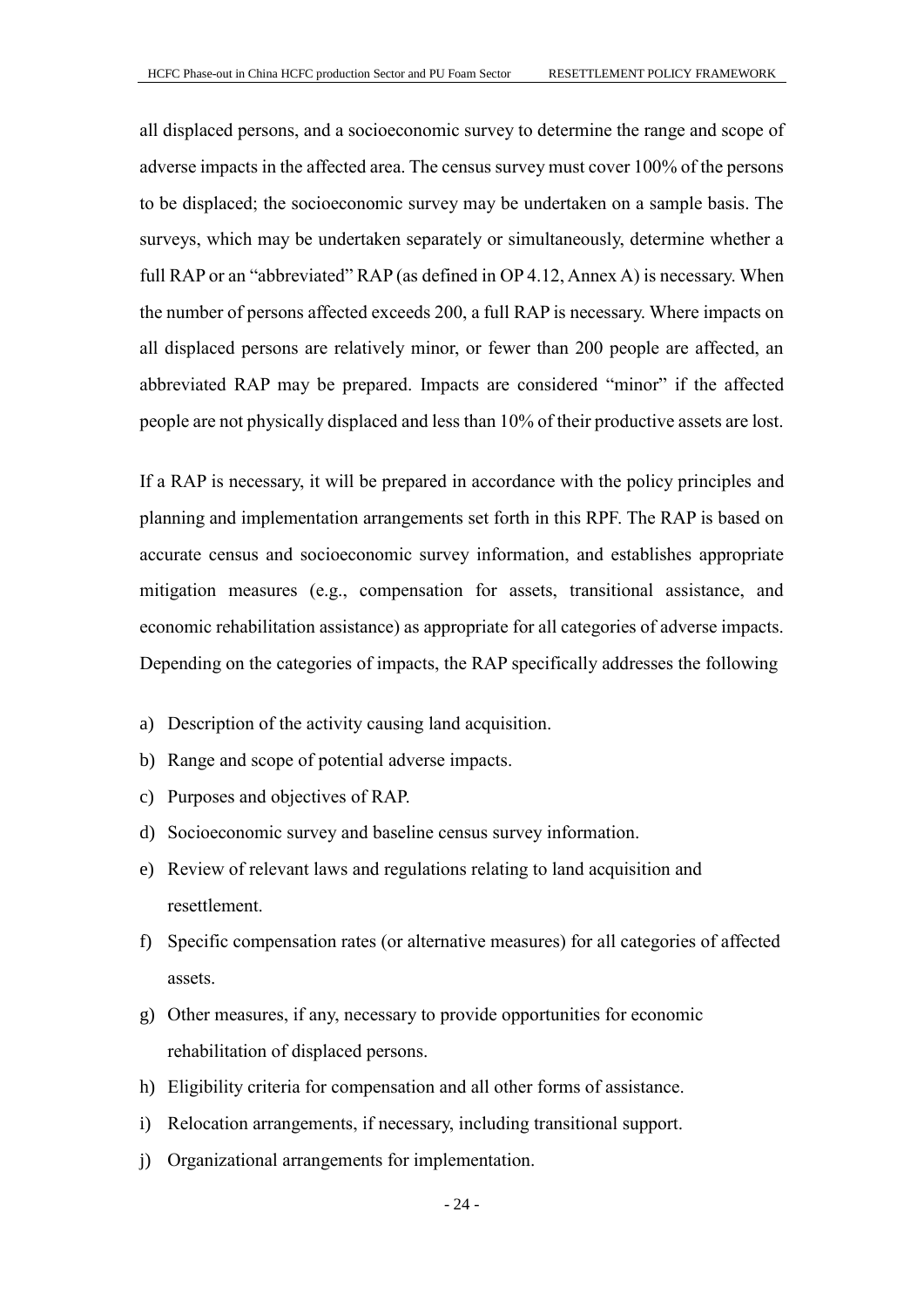- k) Consultation and disclosure arrangements.
- l) Resettlement implementation schedule.
- m) Grievance procedures.
- n) Costs and budget.
- o) Supervision arrangements.

If the land acquisition of the new sites has completed within recent two years since the discussed sub-project participates the phase II project, or since appraisal of the phase II project, the subproject enterprise is responsible for the preparation of a Due Diligence Report to make sure that there is no legacy issue in compensation and resettlement.

The content of the due diligence report should include (but not limited to) the following:

- a) Resettlement impacts of the project ,including affected land types, quantity of land acquisition and land use, affected people (quantity and composition) compensation measures, status of compliance with national and local regulations;
- b) The negative economic and social impacts of land expropriation;
- c) Changes in land use and land tenure caused by land expropriation, and the risks and impacts resulting from land expropriation;
- d) Social conflicts and legacy problems caused by land expropriation;
- e) The complaints, feedback and opinions of the affected communities;
- f) Feasible corrective measures (if applicable) in accordance with the requirements of this RPF.

If an abbreviated RAP is to be prepared, it also must be based on principles and planning and implementation arrangements established in this RPF. An abbreviated RAP normally includes the following contents,

- a) A census survey of displaced persons and valuation of assets.
- b) Description of compensation and other resettlement assistance to be provided.
- c) Eligibility criteria.
- d) Consultation and disclosure arrangements.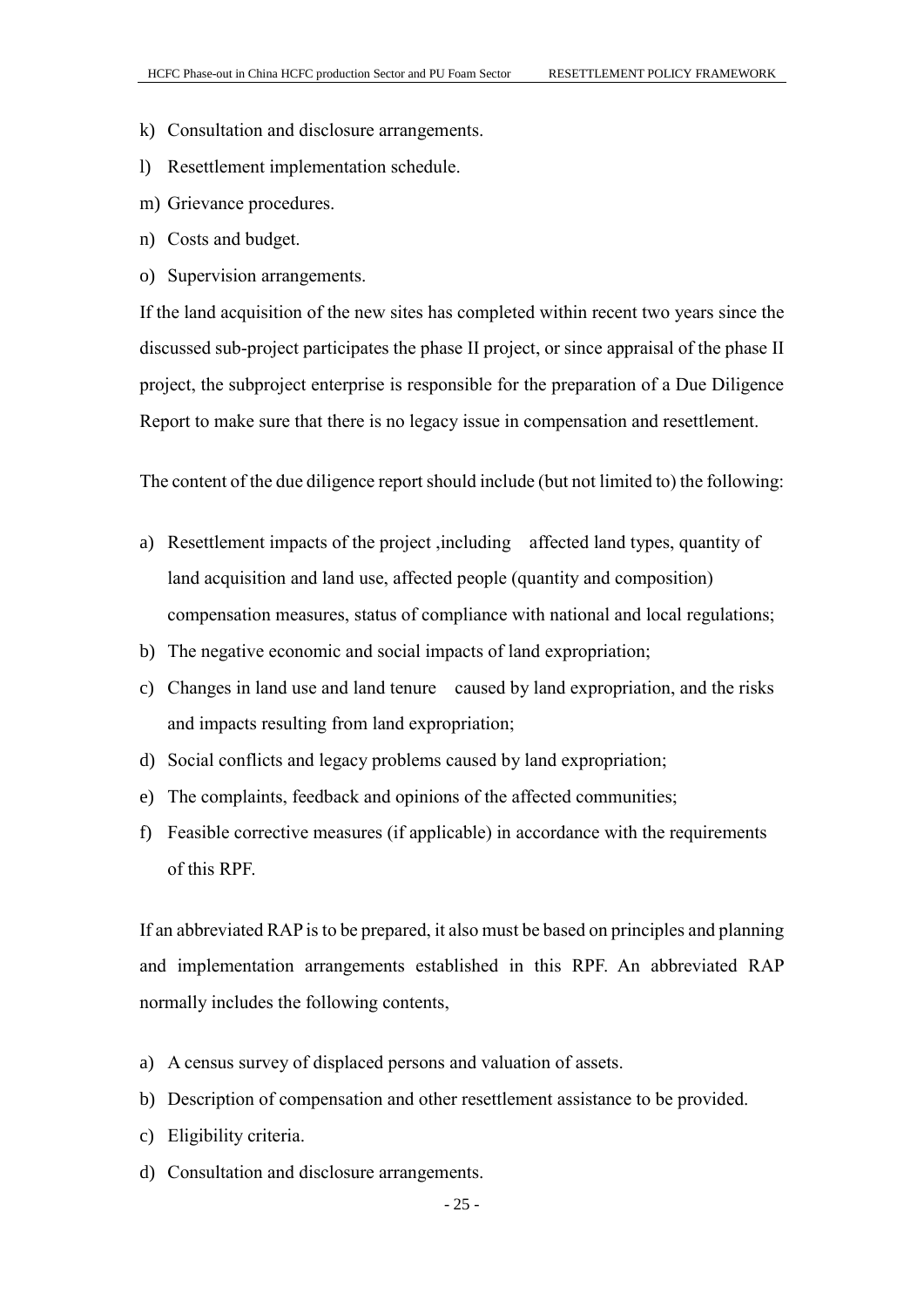- e) Organizational arrangements for implementation.
- f) Timetable and budget.
- g) Supervision arrangements.
- h) Grievance procedures.

In the process of resettlement planning and implementation, gender factors should be taken into account. Through extensive and equal participation and consultation of women affected by land acquisition and relocation, the sensitivity of gender issues should be understood to promote social equity and gender equality. Equal participation and gender sensitivity will be reflected in the implementation of the project, such as targeted capacity training, consulting, compensation, livelihood rehabilitation and other related project activities.

In addition, the project will also pay attention to other vulnerable groups, to understand their vulnerability and sensitivity of land expropriation process, ensure they are all involved in the process of land expropriation, and formulate relevant supporting measures to prevent their income from decreasing because of land acquisition, and enjoy the benefit of the project.

### **IX. Implementation Arrangements**

<span id="page-28-0"></span>All displaced persons are eligible for compensation and/or other forms of assistance, as relevant to the nature of impacts affecting them.

In general, people eligible for compensation would include those affected in the following ways:

Land to be permanently acquired for the project: This includes a) owners with formal legal title, b) land users eligible for formal legal title under the Chinese law, and c) those residing on, or using, state land prior to an established cut-off date, usually the date of public notification regarding the specific civil works activity that would cause displacement. Displaced persons in categories a) and b) are entitled to compensation at replacement cost. In lieu of formal compensation, displaced persons in category c) are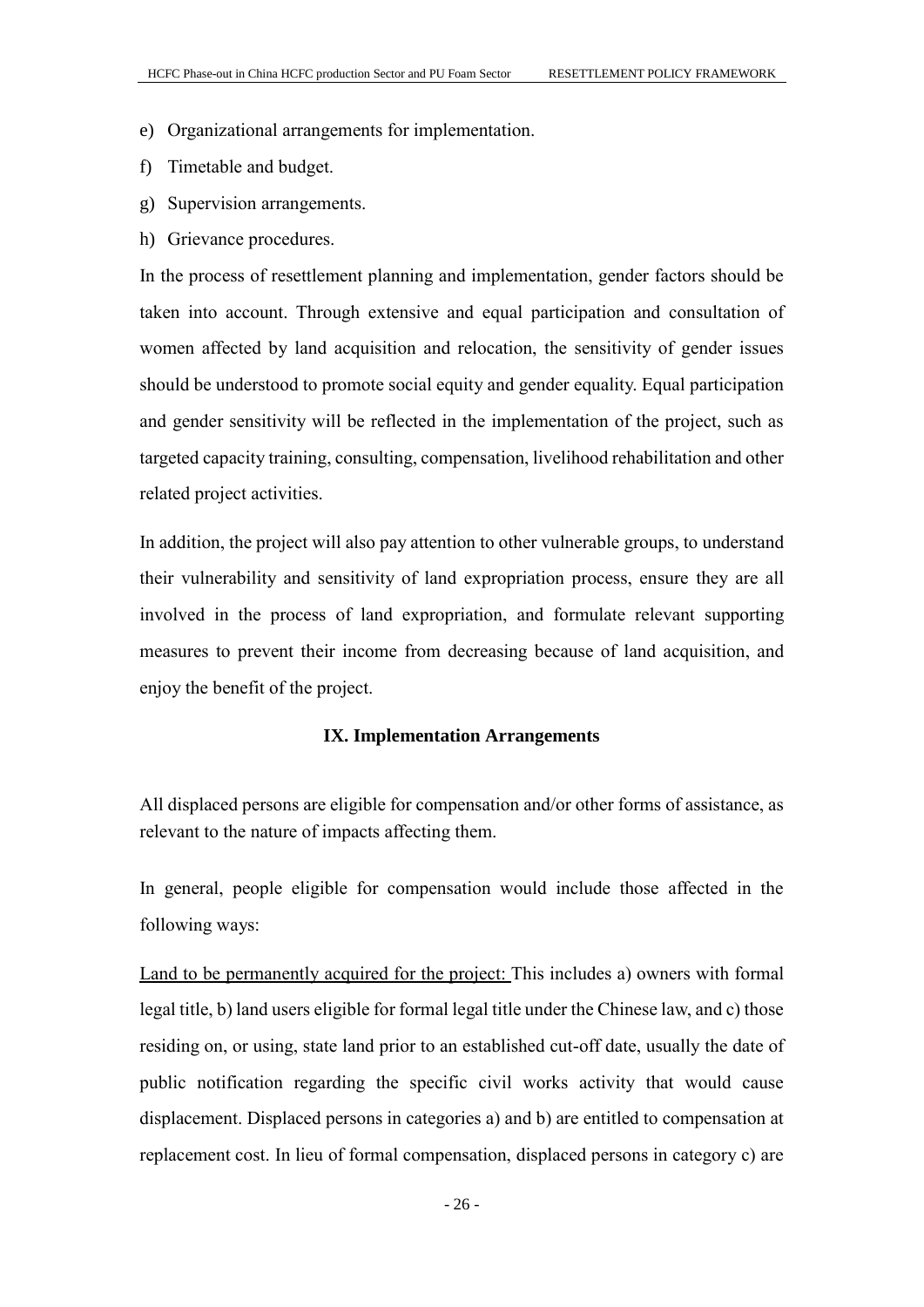provided with alternative forms of assistance, in value equivalent to replacement cost.

Loss of houses, other structures and fixed assets, including trees and standing crops: Owners of houses and other assets (regardless of whether they hold land title or building permits for structures erected prior to the cut-off date).

Losses associated with temporary impacts: This includes temporary loss of land, and transitional costs associated with moving, or disturbance to businesses during construction.

Specifically, displaced persons will be entitled to the following types of compensation and rehabilitation measures,

### 1. Displaced persons losing farm land

a) The preferred mechanism for compensation of lost farm land will be through provision of replacement land of equal productive capacity and satisfactory to the displaced person. If satisfactory replacement land cannot be provided, compensation at replacement cost should be provided.

b) Displaced persons should be compensated for the loss of crops at market price, for cash trees at net present value, and for other fixed assets (ancillary structures, wells, fences, irrigation improvements) at replacement cost.

c) Compensation will be paid for temporary use of land, at a rate tied to duration of use, and the land or other assets will be restored to prior use conditions at no cost to the owner or user.

d) Provision of livelihood restoration assistances to vulnerable groups.

2. Displaced persons losing residential land and structures

a) Loss of residential land and structures will be compensated either in-kind (through replacement of house site and garden area of equivalent size) satisfactory to the displaced person or in cash compensation at replacement cost.

b) If after partial land acquisition the remaining residential land is not sufficient to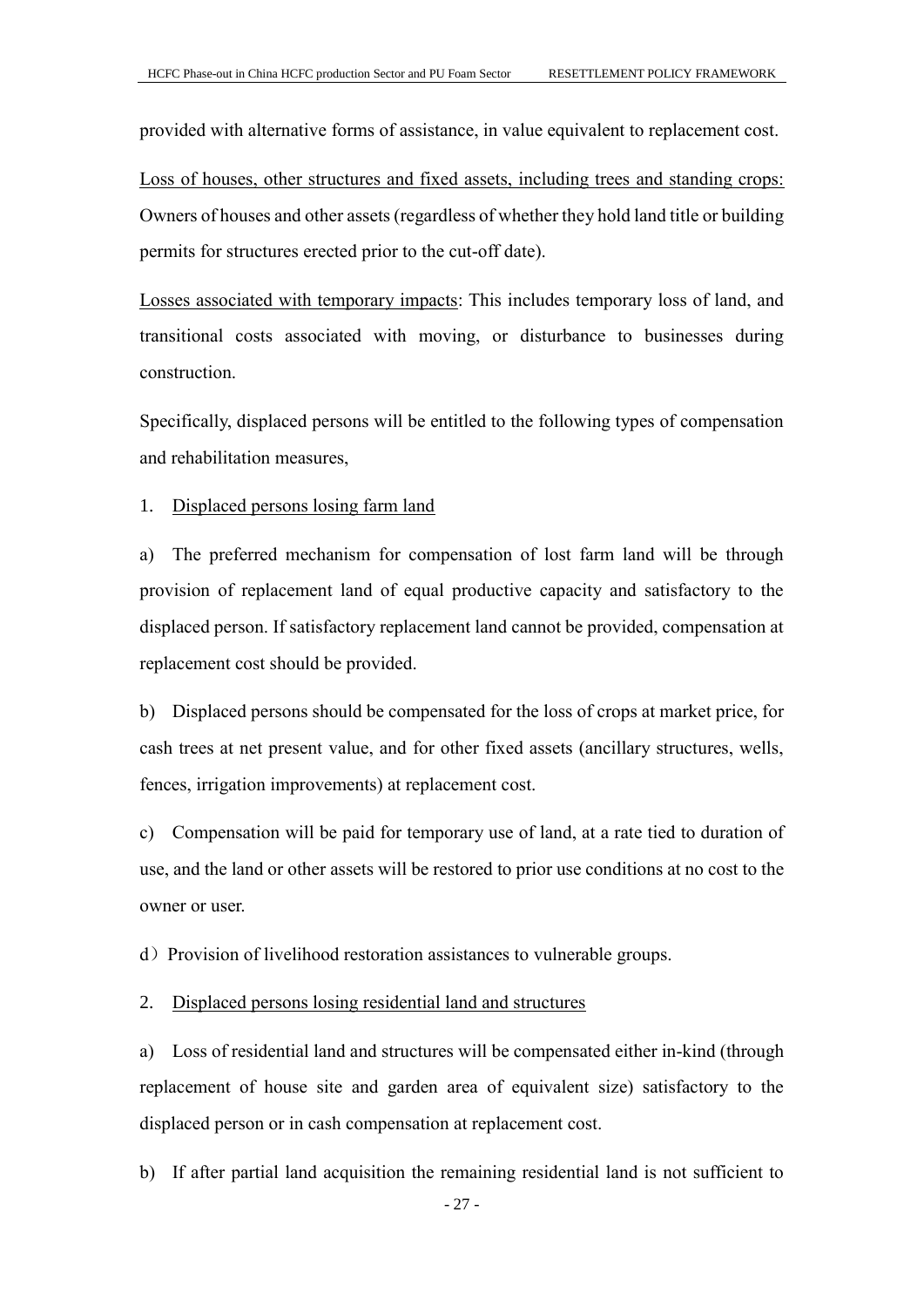rebuild or restore a house of other structures of equivalent size or value, then at the request of the displaced person the entire residential land and structure will be acquired at replacement cost.

c) Compensation will be paid at replacement cost for fixed assets.

d) Tenants, who have leased a house for residential purposes will be provided with a cash grant of three months rental fee at the prevailing market rate in the area and will be assisted in identifying alternative accommodation.

### 3. Displaced persons losing business

Compensation for loss of business will involve, as relevant: (i) provision of alternative business site of equal size and accessibility to customers, satisfactory to the displaced business operator; (ii) cash compensation for lost business structures: and (iii) transitional support for loss of income (including employee wages) during the transition period.

### 4. Infrastructure and access to services

Infrastructure (such as water sources, roads, sewage systems or electrical supply) and community services (such as schools, clinics or community centers) will be restored or replaced at no cost to the communities affected. If new resettlement sites are established, infrastructure and services consistent with local standards will be provided at no cost to the relocated persons.

### **X. Rehabilitation Measures**

<span id="page-30-0"></span>Most of the sub-projects will be carried out in the suburbs, since it is near the city, industrial and other off-farm activities were the main ways of living, and incomes from agriculture will be a small portion. In order to mitigate adverse impacts from land acquisition, mitigating measures should be taken by subproject owners, including: (1) compensatory payment for land loss and (2) Provide assistances to livelihood restoration of affected persons, in particular to vulnerable groups, and (3) provide social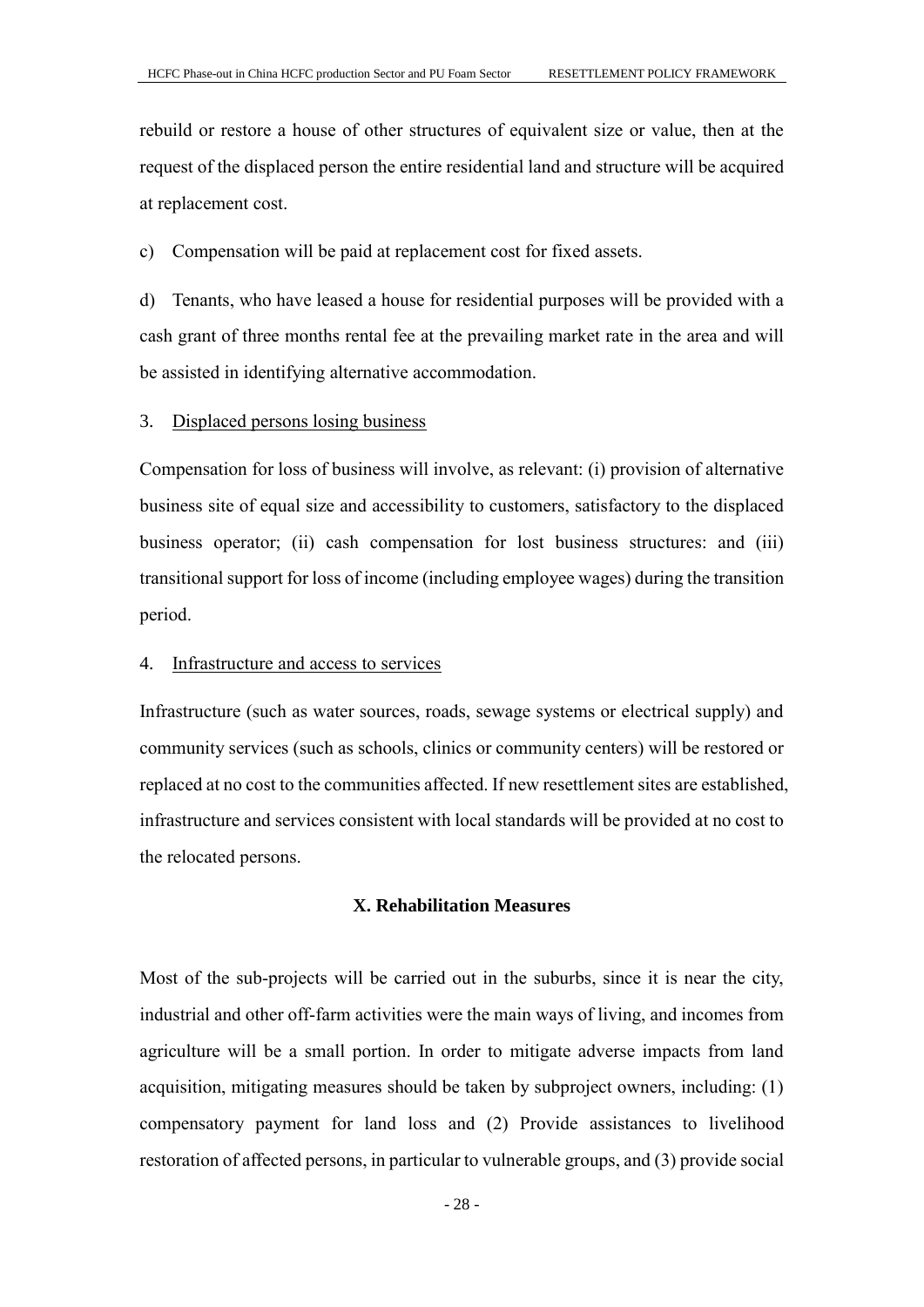security such as [endowment](app:ds:endowment) [insurance,](app:ds:insurance) vocational training and reemployment assistance to eligible affected person as appropriate. These measures make sure that the living standard of affected people be restored or improved. The RAP shall assess the significance of impacts to be imposed on displaced persons, and provide measures to assist those displaced persons in adapting to a new living environment.

### **XI. Consultation and Disclosure**

<span id="page-31-0"></span>To promote active project participation and adaptation to changed living circumstances, displaced persons should be provided with opportunities to participate in planning and implementation of the project. Displaced persons should be consulted on preferences and concerns during the resettlement action planning process. All displaced persons should be informed of potential impacts and proposed mitigation measures, including compensation rates. The RAP will be disclosed, in a manner and location accessible to displaced persons and the public.

### 1 **Participation in Preparation Stage**

- 1) The responsible persons of the local government and each relevant department held discussions and briefing meetings to introduce major technical standards, construction meanings, and project schedule, etc. so as to make the local government understood all conditions of this project in detail.
- 2) Publicize and report the related legal regulations and construction condition so as to let the affected people and the public have good understanding of this project.
- 3) Collect opinions of the affected people on land acquisition and house demolition.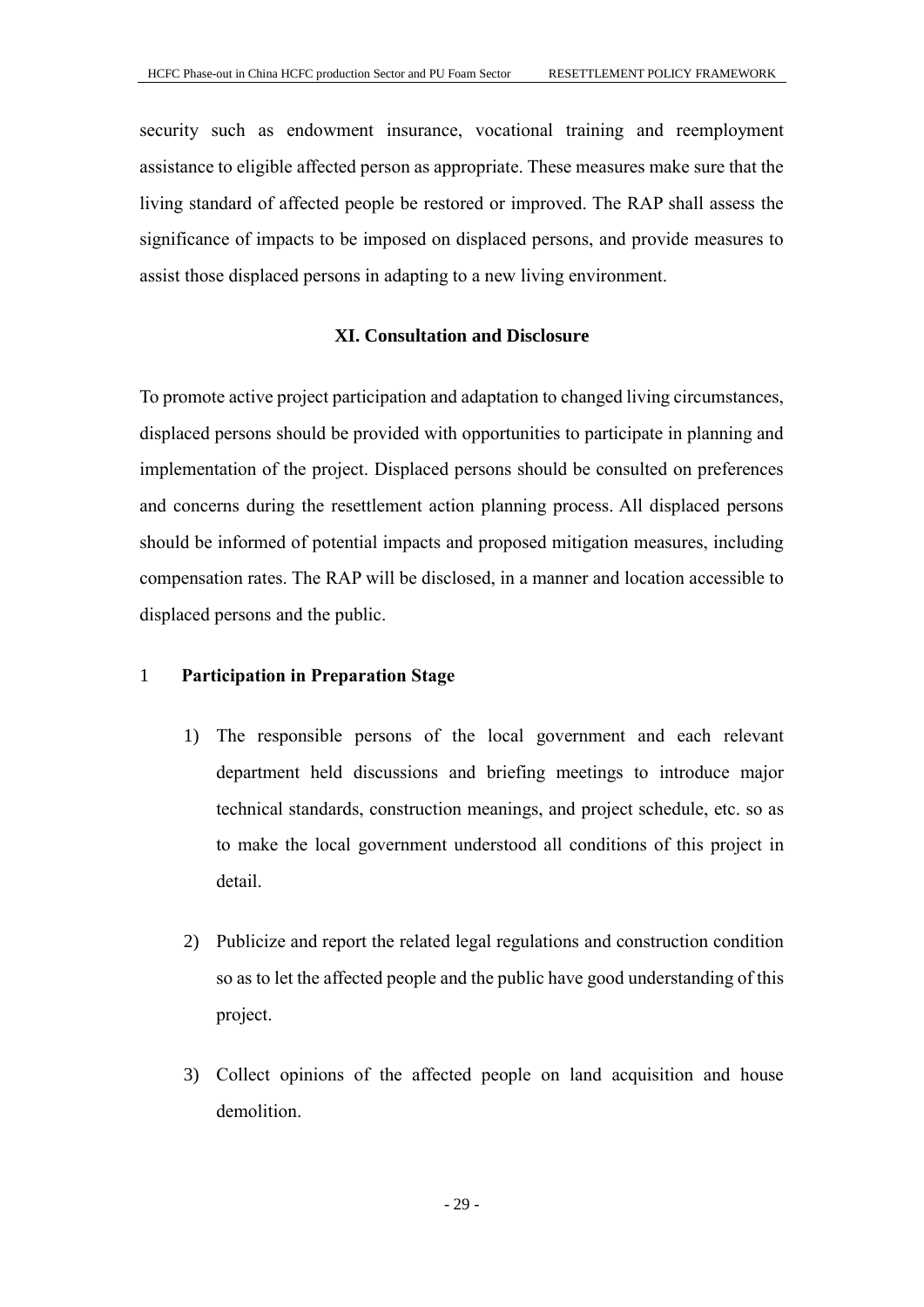4) Publicize the work of land acquisition and house relocation, as well as the implementation schemes.

# 2 **Public Participation in Land Acquisition, House Relocation and Implementation**

### **A. Participation in House Reconstruction**

### (1) Housing compensation criteria

Before the houses relocated, the relevant resettlement authority will consult and sign an agreement with the resettlers on the compensation criteria for the houses. The consulting results will be disclosed before the agreement signed so as to put the resettlement under public supervision.

(2) Location of new house site

During preparation of the land acquisition, removal and resettlement, the relevant department has carried out a survey on the new house site, construction mode and other issues.

(3) Demolition of old houses

All the old houses to be demolished will be compensated at replacement cost.

### **B. Participation in Management of Land Compensation**

The use of compensation fund should be decided after consultation and discussion with affected people and affected communities.

### **C. Participation in Project Construction**

In order to ensure the affected persons to get benefits from the project, the local people will be encouraged to take part in the project such as provision of local materials and labor force

### **XII. Implementation Arrangements**

<span id="page-32-0"></span>Once land acquisition is confirmed and preliminary design is adopted, field investigation on details of the land and its ground attachments should be carried out by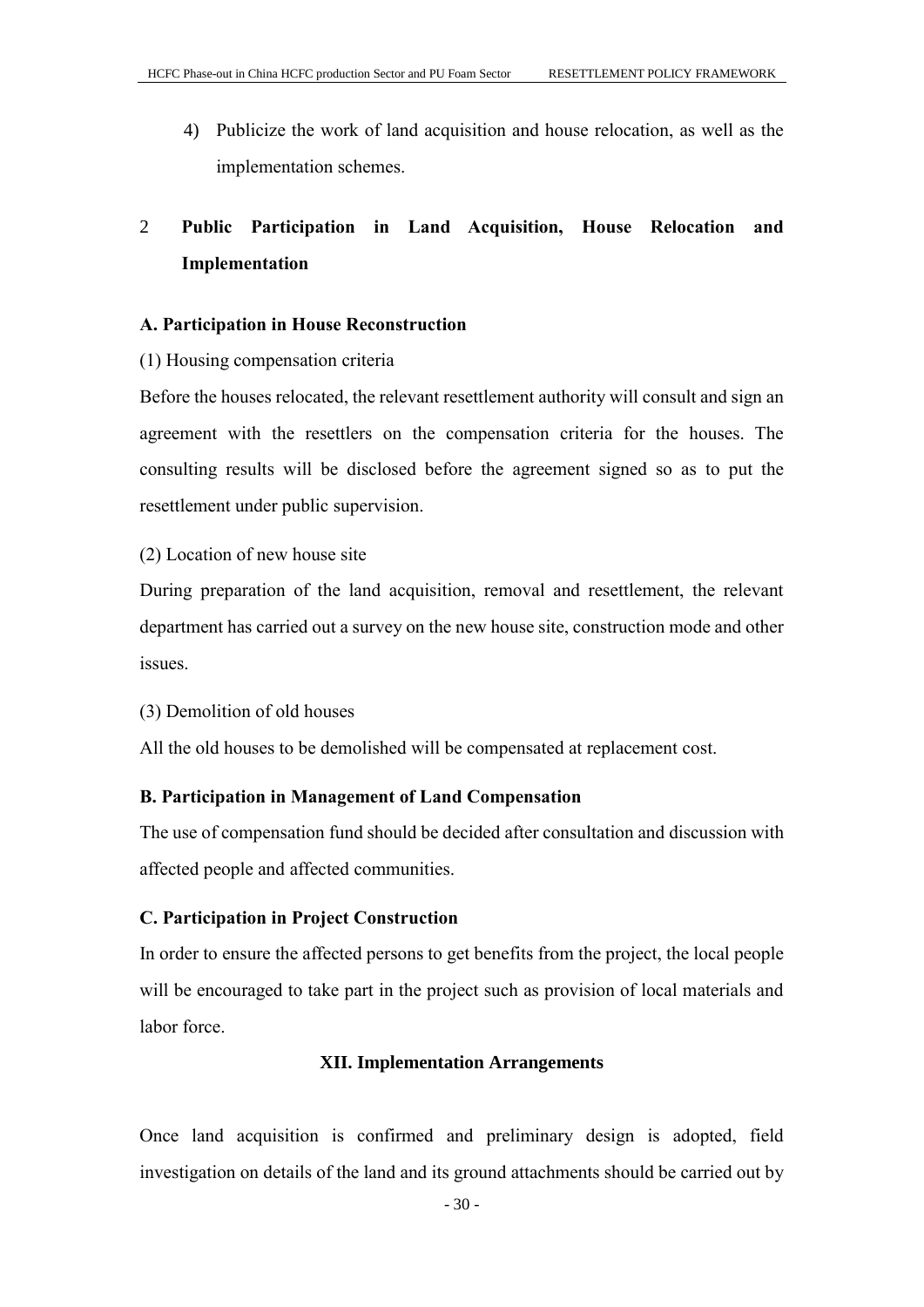the local qualified agencies employed by sub-enterprise. During the on-site investigation, scope of land acquisition and the impacts should be measured carefully and recognized by affected people. Social and economic background survey should be carried out to understand the degree of resettlement and the willingness to remove the relocated people. Based on the investigation, The RAP should be prepared by social and immigration experts employed by subproject owner side. The RAP reviews organizational arrangements to ensure that implementation procedures are clear, that responsibility is clearly designated for provision of all forms of assistance, and that adequate coordination among all agencies involved in RAP implementation is assured.

The RAP should include institutional arrangements, list the responsibilities and responsibilities of the executive agencies, and assess the executive capacity. If there is a gap in capacity, we should put forward suggestions for capacity-building. The resettlement plan of action should ensure the clear implementation of the procedures and the full coordination of institutions involved in the implementation of the resettlement program.

The RAP must include a detailed implementation schedule, linking the project construction timetable to resettlement-related activities. The implementation timetable should establish that compensation (in cash or in kind) should be paid in 3 months prior to the initiation of civil works.

### **XIII. Costs and Budget**

<span id="page-33-0"></span>- 31 - Each resettlement action plan will include detailed cost of compensation and other rehabilitation entitlements and resettlement of displaced persons, and the project enterprise is responsible for the source of funds. The cost estimates will also include adequate costs for contingencies, livelihood restoration cost and assistances for vulnerable groups. The resettlement action plans will explicitly establish sources for all funds required, and resettlement fund flow should be compatible with the timetable for payment of compensation and provision of all other assistance. As the principle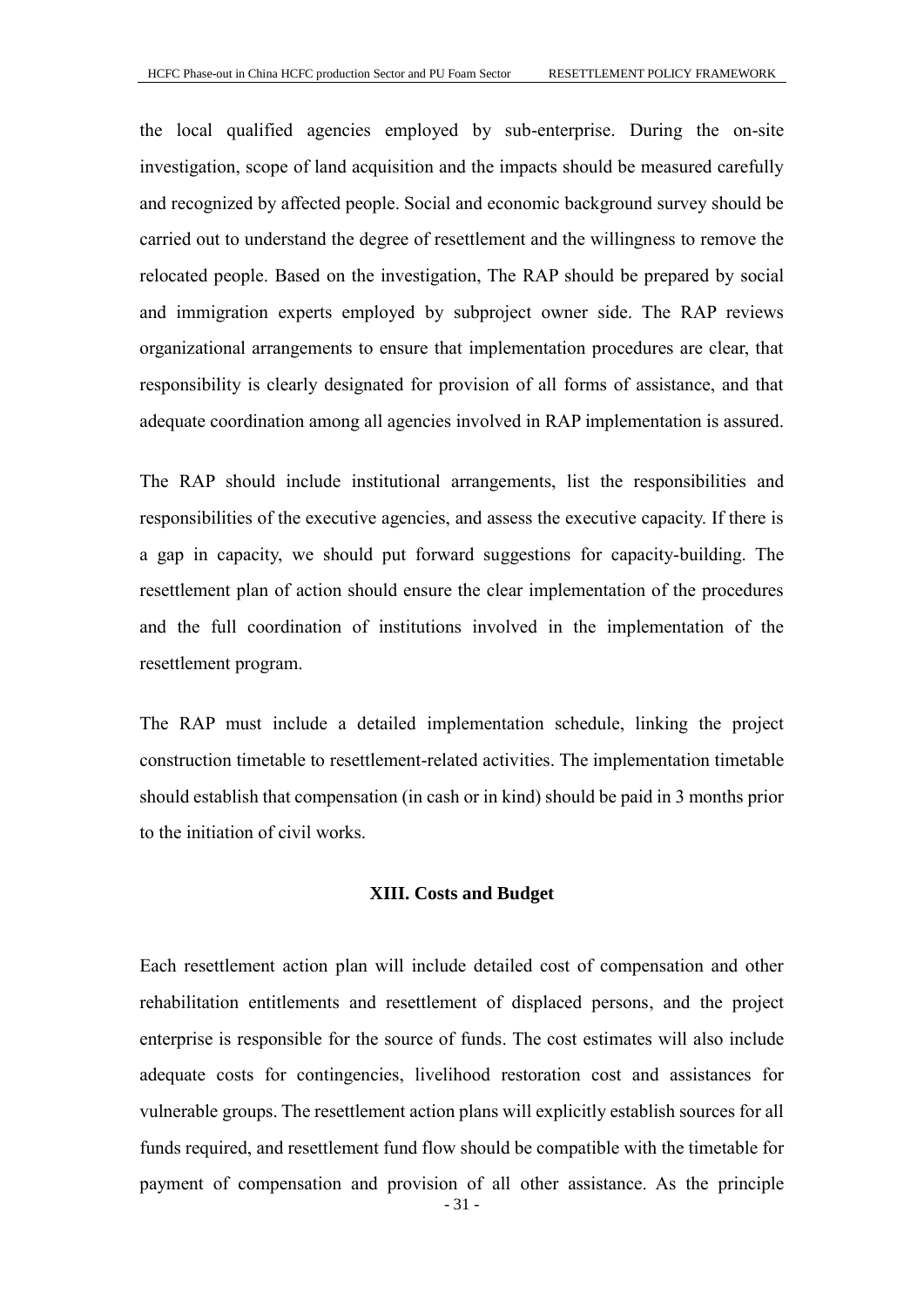requirement, the fund circulation shall benefit directly the impacted group as far as possible and the intermediate procedures and links shall be reduced to the greatest extent during such process.

### **XIV. Grievance Redress Procedure**

<span id="page-34-0"></span>In order to ensure that consultation, disclosure, and community engagement continues throughout the project implementation, the enterprises will establish a grievance mechanism, to make sure that all complaints of affected persons will be responded in time.

Sub-project owner should announce the grievance redress procedure to the affected groups or individuals during the public consultation. The grievance mechanism shall consist of  $(1)$  recording and reporting system, including written and oral grievance;  $(2)$ persons in charge of grievance; (3) Time required to grievance respond. The procedure is as follows, any people affected by adverse environmental impacts from the subproject may write or talk to the sub-project owner directly and the sub-project owner should solve the issues with limited certain time. If affected people are not satisfied with the result, they may forward their grievance to the provincial PMO and the land and resource administration department. If the decision of land and resource administration department is not acceptable to the affected people, they may forward their appeal to a court. Such a grievance mechanism will be specified in the resettlement plan of the sub project.

The relevant units shall conduct on-site investigation if resettled persons present difficulties, problems and dissatisfaction, fully solicit the affected person's advice, and put forward opinions objectively and impartially according to the principles and standards of national laws and regulations and resettlement plan.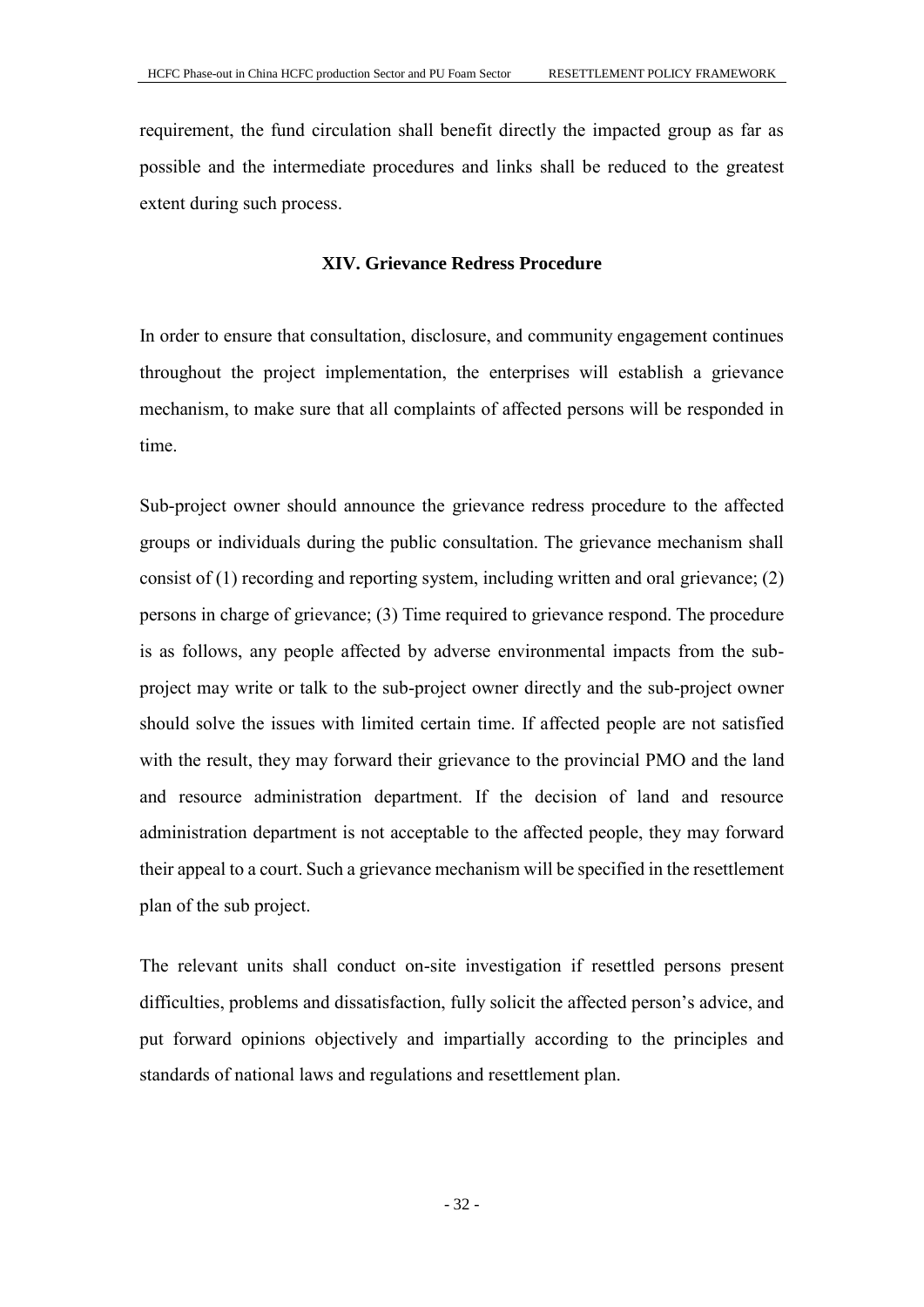#### **XV. Resettlement Supervision**

<span id="page-35-0"></span>To ensure that all affected people get adequate compensation, and to ensure that their incomes and ways of living are recovered after relocation, project implementation should be under internal and external supervision. Subproject owner is responsible for the internal supervision and external supervision and evaluation should be conducted by an independent qualified agency contracted by the project owner.

#### **Internal Supervision**

The overall goal of internal supervision is to guarantee the implementation according to approved "Resettlement Action Plan". Specific goal is as follows: (i) according to planned schedule and budget, to inspect the implementation condition of the important issue during resettlement and the project preparation stage. (ii) ensure to have the unblocked channel for consulting and ideal exchanging between the affected persons and manager; (iii) guarantee that the affected persons would get the full payment on time; and (iv) check whether the complaint is handled according to time limited. It is the resettlement implementation organization to take the responsibilities for the internal supervision.

#### **The External Independent Supervision and Evaluation**

The external supervision institution employed by the project enterprise will carry out regular supervision and evaluation on the land acquisition and relocation as well as resettlement from the outside of resettlement organization, to supervise and evaluate whether the target of the resettlement is realized, by which evaluation opinions and proposals will be put forward on the resettlement and restoration of the resettlers' living standards, and to provide predicting and alarming system to the project management and reflecting channel to the resettles. The external supervision institution should provide supervision reports and management recommendations to enterprises every three months. Enterprises will report FECO and the World Bank at the same time, so as